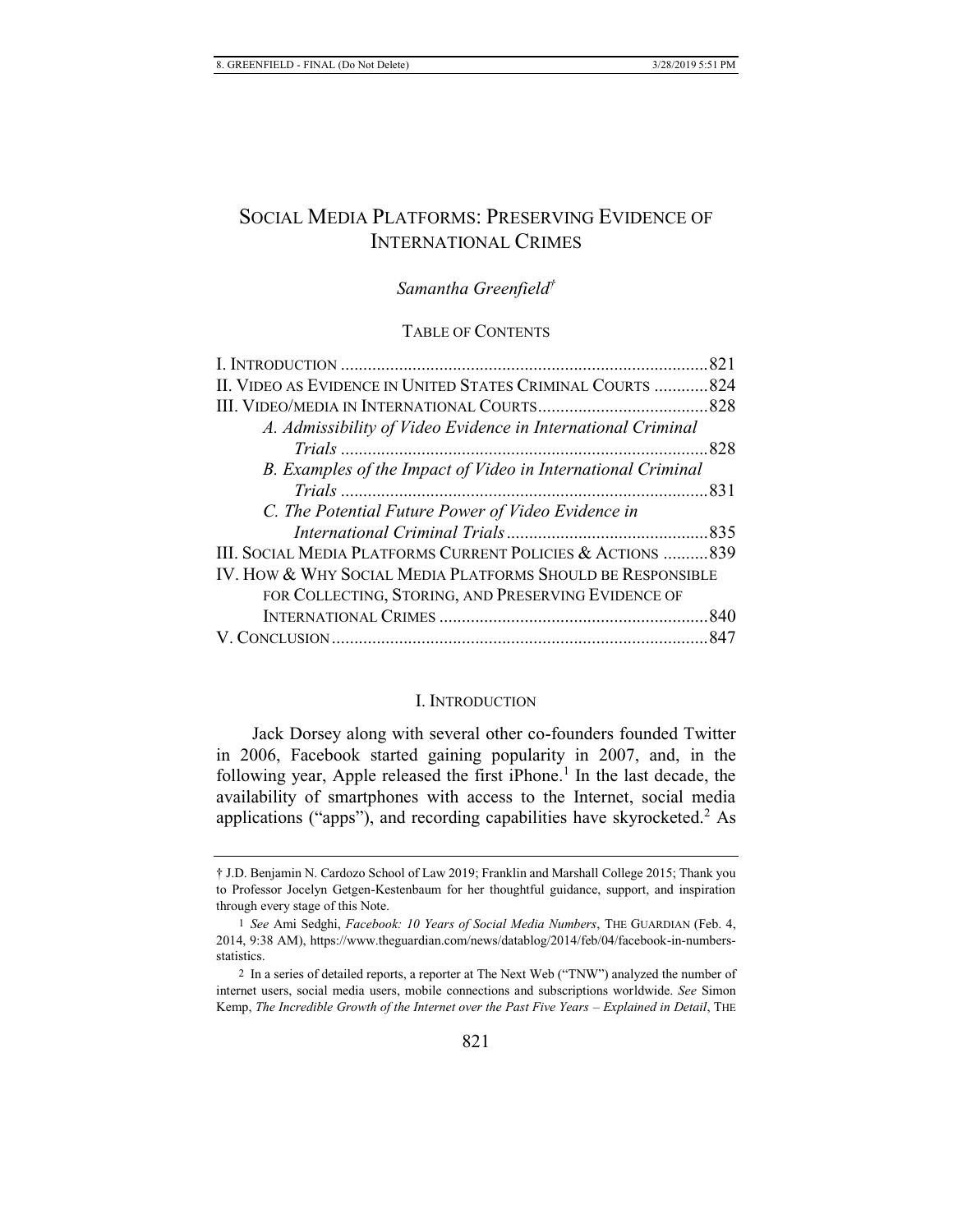social media has become increasingly universal, its uses have expanded from social interactions to social movements.<sup>3</sup> Facebook began as a platform to connect people – it was a "tool to keep up with friends and acquaintances;" however, Facebook quickly recognized its immense potential and the site began "providing a challenge to email, providing a mechanism for organizing protests and increasingly for advertising and commercial activity."<sup>4</sup> Even looking back to 2010, the popularity and availability of social media platforms worldwide was evident.<sup>5</sup> While social media provides platforms to organize people and spread awareness, another key role these social media companies play is to collect and store evidence.6 Although there are complex issues in using "citizen media" in a court of law, social medial information (or posts), such as videos are material evidence that can be brought before domestic and international courts of law.<sup>7</sup>

One of the major challenges, in prosecuting international crimes genocide, crimes against humanity, and war crimes—is attaining sufficient evidence to tie perpetrators to crimes.<sup>8</sup> The increasing use of digital evidence<sup>9</sup> has offered the International Criminal Court ("ICC")

3 *See* Sedghi, *supra* note 1.

4 Daniel Joyce, *Media Witness: Human Rights in an Age of Digital Media*, 8 INTERCULTURAL HUM. RTS. L. REV. 231, 241 (2013).

5 *See* Sedghi, *supra* note 1.

6 Esra'a Al Shafei & Melissa Tyas, *It's About Human Rights: Social Media Platforms Must Safeguard Citizen-Generated Content*, HUFFPOST (Feb. 23, 2016, 2:19 PM), https://www.huffingtonpost.com/esraaa-al-shafei-/its-about-human-rights-so\_b\_9300036.html.

7 *See id.*

8 Alexa Koenig et al., HUM. RTS. CTR., Digital Fingerprints: Using Electronic Evidence to Advance Prosecutions at the International Criminal Court 3 (2014). The first Salzburg Workshop on Improving War Crimes Investigations, "a convening focused on the use of digital evidence to prosecute atrocity crimes (genocide, crimes against humanity, and war crimes)," was held in Salzburg, Austria, from October 23-25, 2013. *See id.* at 1. "The Human Rights Center sponsored the workshop in collaboration with CITRIS (Center for Information Technology Research in the Interest of Society), the Office of the Prosecutor of the International Criminal Court, and Salzburg Global Seminar at the Schloss Leopoldskron, an Austrian castle occupied by the Nazis during World War II and subsequently dedicated to promotive human rights and international justice." *Id.*

9 For the purposes of this note, digital evidence is "data . . . that is created, manipulated, stored or communicated by any device, computer or computer system or transmitted over a

NEXT WEB (Mar. 6, 2017, 9:53 AM), https://thenextweb.com/insider/2017/03/06/the-incrediblegrowth-of-the-internet-over-the-past-five-years-explained-in-detail. In January 2012, they reported six billion active mobile subscriptions, which was eighty-six percent of the global population. *See id.* By January 2017, there were an additional 2.2 billion mobile connections, "meaning that operators activated a net average of almost *14 new subscriptions every* second to deliver growth of 37%." *See id.* TNW had only reported mobile social media user numbers since January 2015, but between then and January 2017 there had been a 50% increase in users. *See id.* From January 2016, to January 2017, there were over 864 million people who started using social media platforms on their mobile devices: a rate of around fourteen new users per second. *See id.*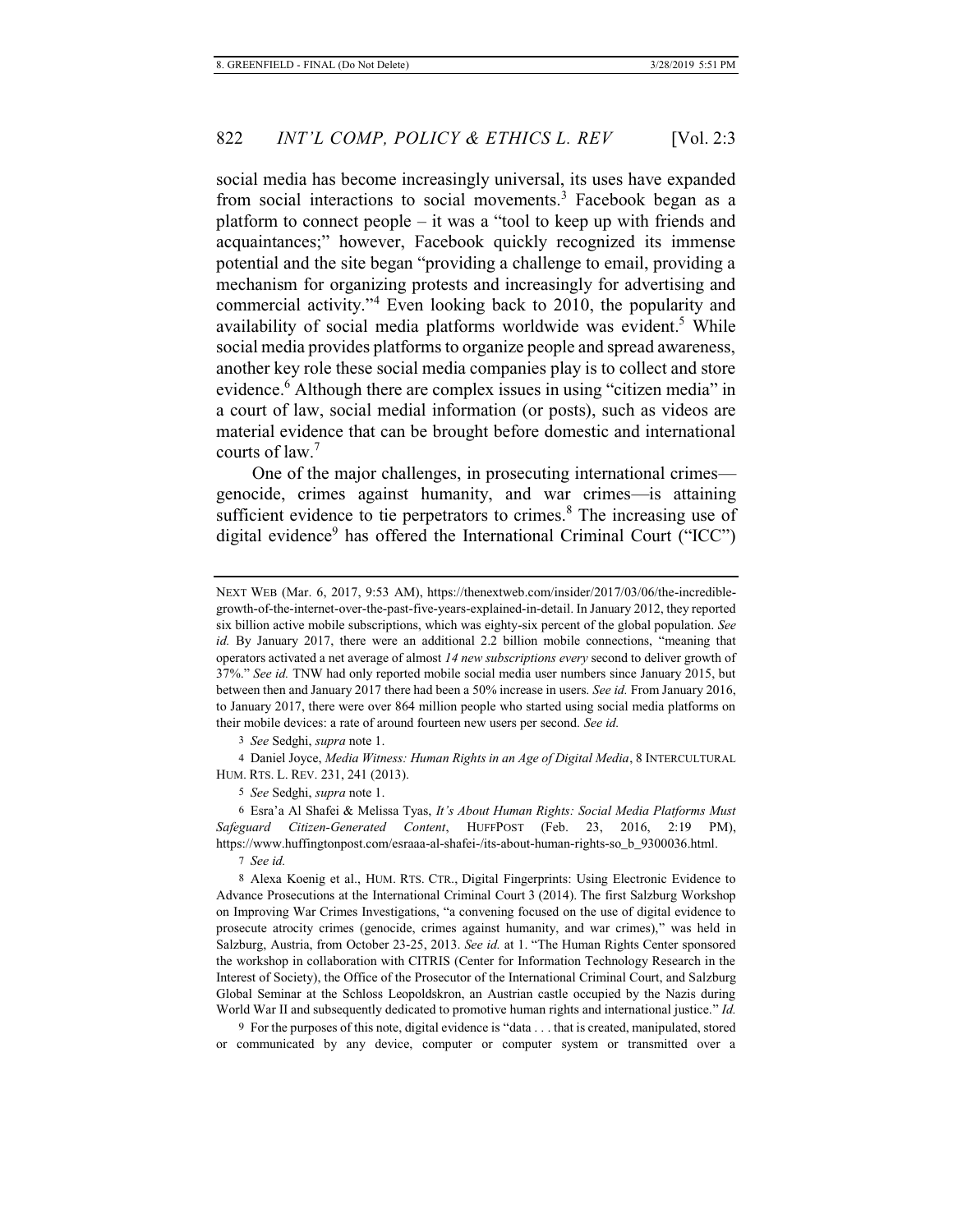opportunities to incorporate more evidence; however, it has also offered new challenges for the court.<sup>10</sup> Digital evidence, specifically video evidence, has the ability to help prosecutors because it can corroborate witness testimony, provide access to areas that would otherwise be inaccessible due to ongoing violence, and—in rare cases—even link high-ranking defendants to the crime scene.<sup>11</sup> To be introduced into the courtroom, videos must be authenticated and verified; however, social media platforms strip video content of its metadata (information indicating the date and place a video was filmed), making it hard to determine its accuracy, reliability, and probative value.<sup>12</sup>

Although the ICC and the Office of the Prosecutor have made efforts to increase capabilities to analyze video evidence, its in-house capacity is far below standards set by many technology companies.<sup>13</sup> Mainstream social media platforms such as Facebook, Twitter, and YouTube have already played a powerful role in fighting international crimes and human rights violations; their potential, however, may not yet be fully realized.<sup>14</sup> These sites have become extremely influential forces, and accordingly they may have certain responsibilities; whether these responsibilities are purely moral or could have legal traction is a big question.<sup>15</sup> This writing assesses the possibility of creating a legal responsibility for social media platforms in maintaining, collecting, and maximizing admissibility of evidence of international crimes and human rights violations and the potential of using such evidence in court.

This Note examines international criminal law and tribunals instead of international human rights law because the prosecution of those who commit international crimes generally punishes acts affecting fundamental human rights such as life, freedom, and safety.<sup>16</sup>

14 *See generally* Joyce, *supra* note 4.

15 The maxim "where there is great power there is great responsibility" has been widely used by people such as Theodore Roosevelt in a letter to Uncle Ben in the Spiderman Comic book. This exact quote is by Winston Churchill. *See* 152 Parl Deb HC (4th ser.) (1906) col. 1239 (UK) ("[O]ur power of intervention varies greatly. In some cases we have great and overwhelming power of intervention, in other cases we have hardly any power of intervention at all. I submit respectfully to the House as a general principle that our responsibility in this matter is directly proportionate to our power. Where there is great power there is great responsibility, where there is less power there is less responsibility, and where there is no power there can, I think, be no responsibility.").

16 *International Criminal Law*, INT'L JUST. RESOURCE CTR., http://www.ijrcenter.org/international-criminal-law (last visited Nov. 9, 2017).

communication system, that is relevant to the process of adjudication." Stephen Mason, *Introduction* to INTERNATIONAL ELECTRONIC EVIDENCE, at xxxi, xxxv (Stephen Mason ed., 2008).

<sup>10</sup> Koenig et al., *supra* note 8.

<sup>11</sup> *Id.* at 3-4.

<sup>12</sup> *Id.* at 6.

<sup>13</sup> *Id.* at 7-8.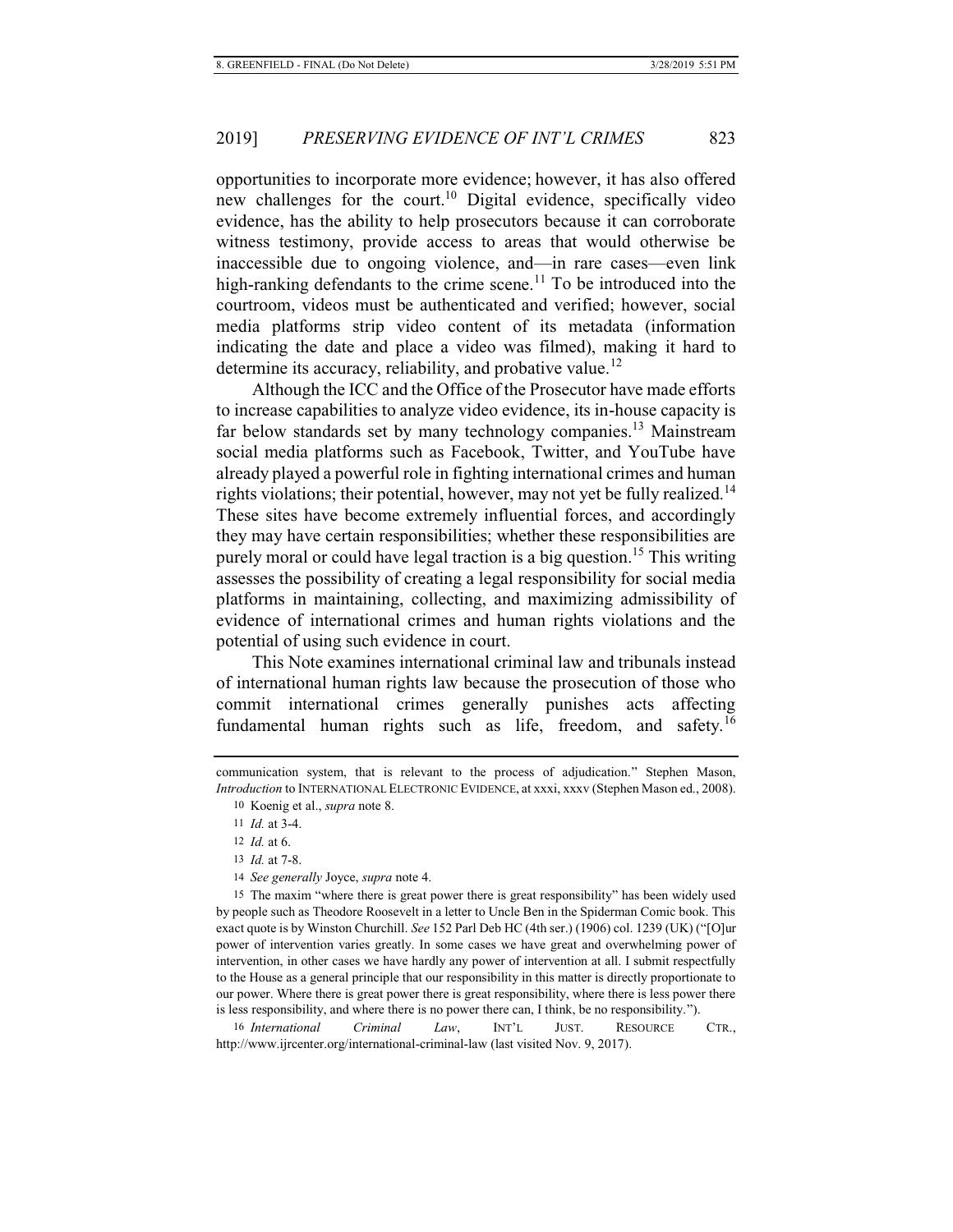International criminal law plays an important role in the protection of international human rights because international criminal law has the ability to directly punish criminal actions with criminal sanctions that are the result of a State officials; therefore, the State would not likely punish itself at a domestic level while those who are responsible retain power.<sup>17</sup> Criminal, domestic and international law, also has the important difference of holding individuals accountable instead of governments.<sup>18</sup>

Part I addresses how video evidence has been used in United States ("U.S.") criminal trials. Part II examines the role of the media and videos in international courts of law. Part III looks at the current policies of and actions taken by mainstream social media platforms relating to video evidence. Part IV offers options for implementation of a legal duty on mainstream social media platforms to preserve evidence of international crimes.

## II. VIDEO AS EVIDENCE IN UNITED STATES CRIMINAL COURTS

The ways in which courts have dealt with digital evidence have developed from the traditional evidence doctrines of authentication and admissibility.<sup>19</sup> In order to authenticate video evidence, courts have focused on three key components of any system of information: people, process, and technology.<sup>20</sup> These elements are analyzed to assess the reliability of digital evidence by looking at (1) *who* recorded the video, (2) *what* technology was used, and (3) *where* the video came from and has been i.e., the chain of custody.<sup>21</sup> Previously, video evidence was mostly recorded by professionals on video cameras, which made this information relatively easy to ascertain; however, now that citizens have access to tools such as smartphones, laptops, and tablets, this data have been harder to manage.<sup>22</sup> Few regulations that enforce attribution of video to its source exist, and, when video is altered, there is no record of the changes, making authenticating video evidence much more challenging.<sup>23</sup>

23 *Id.*

<sup>17</sup> *Id.*

<sup>18</sup> *Id.*

<sup>19</sup> Lucy L. Thomson, *Mobile Devices: New Challenges for Admissibility of Electronic Evidence*, SCITECH LAW., Winter 2013, at 32.

<sup>20</sup> *Id.*

<sup>21</sup> *Id.*

<sup>22</sup> *Id.*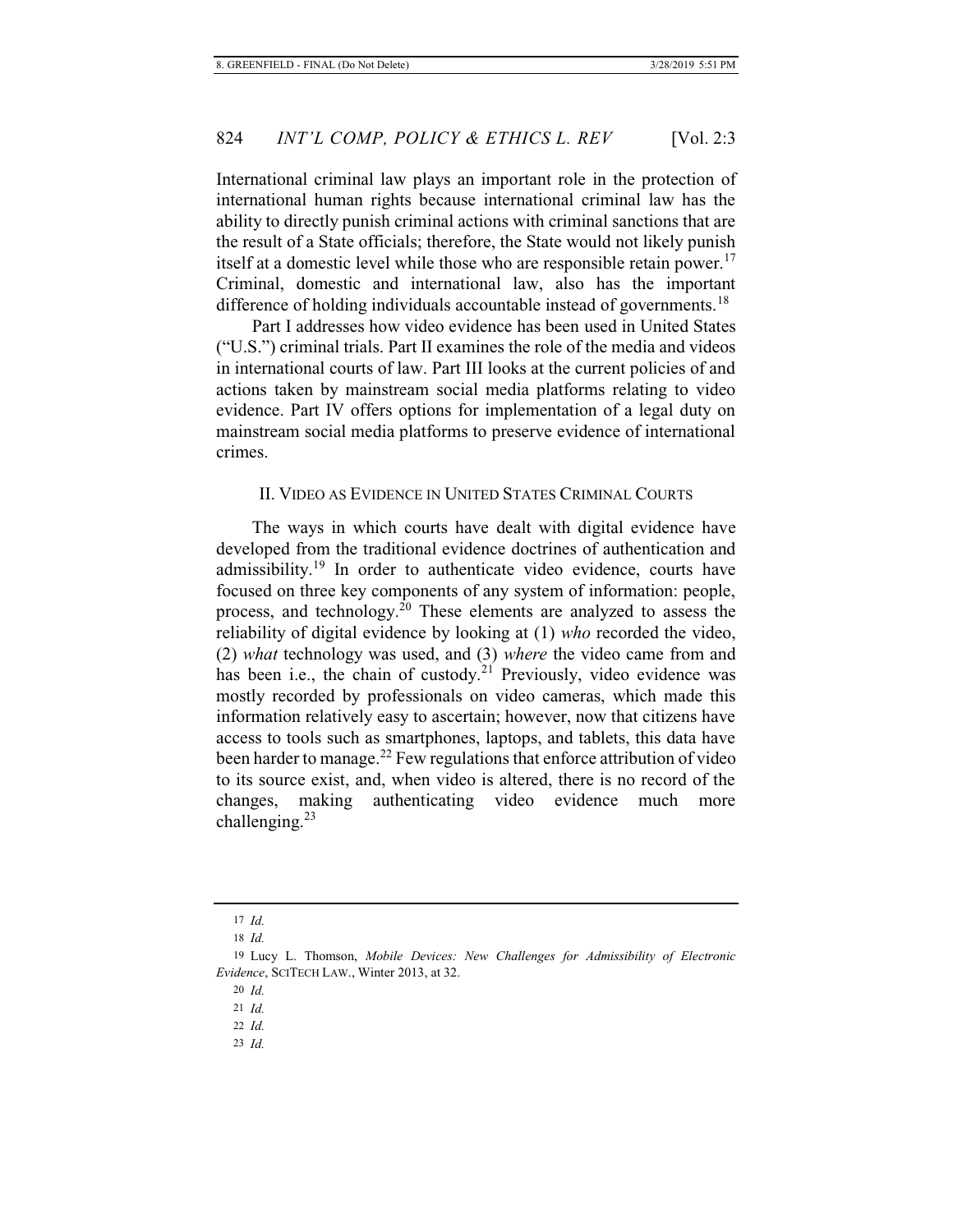Technological advances have led to the increased use of digital evidence in U.S. courts.<sup>24</sup> Digital evidence has serviced the court by expanding upon evidence in certain cases and, in others, it has provided evidence that would not have been available without the help of digital technology.<sup>25</sup> If evidence is of little probative value, it may be relatively too challenging and costly to prepare and present.<sup>26</sup> Conversely, if video or other digital evidence brings some new piece of proof that the court would not have had access to or it allows for a more in-depth analysis, then the benefit outweighs the cost. $27$ 

Since the 1970's, the array of uses of video evidence has increased rapidly along with its popularity.<sup>28</sup> As courts have become more familiar and comfortable with the use of video evidence, courts have loosened the standards of admissibility and foundation requirements.<sup>29</sup> When dealing with video as evidence, courts must first consider whether it is admissible.<sup>30</sup> Two questions must be addressed: (1) Is the video probative of a fact at issue, *i.e.*, is it relevant; and (2) Does the video affect the jurors emotionally, thereby degrading their objectivity?<sup>31</sup>

Although the standards of admissibility and foundation requirements have become more relaxed, this writing still reviews the traditional foundation requirements for video evidence to establish an understanding of the courts' underlying valuations when assessing video footage. To be admissible, any and all types of evidence must be material, relevant, and competent.32 Video evidence, as demonstrative evidence (evidence that conveys a pertinent firsthand impression to the trier of fact) is required to be verified for authenticity.<sup>33</sup> The condition required a witness to the filming – the videographer, a participant in the recording, or someone else who was there – to testify to the accuracy and authenticity of the video recording.<sup>34</sup>

27 *Id.*

28 44 AM. JUR. *Trials* 171 §§ 9, 36-38, Westlaw (database updated March 2019).

30 Jessica M. Sibley, *The Semiotics of Film in US Supreme Court Cases*, *in* LAW, CULTURE AND VISUAL STUDIES 179, 193 (Anne Wagner & Richard K. Sherwin eds., 2014).

31 *Id.*

32 *See* Hak, *supra* note 24 (providing numerous cases where digital evidence was admissible in criminal proceedings).

33 *See* 44 AM. JUR. *Trials* 171 § 9, Westlaw (database updated March 2019).

34 *Id.* §§ 60, 62.

<sup>24</sup> Jonathan W. Hak, *The Admissibility of Digital Evidence in Criminal Prosecutions*, CRIME SCENE INVESTIGATOR NETWORK (Jan. 2003), http://www.crime-sceneinvestigator.net/admissibilitydigitaleveidencecriminalprosecutions.html.

<sup>25</sup> *Id.*

<sup>26</sup> *Id.*

<sup>29</sup> *Id*. §§ 4, 50.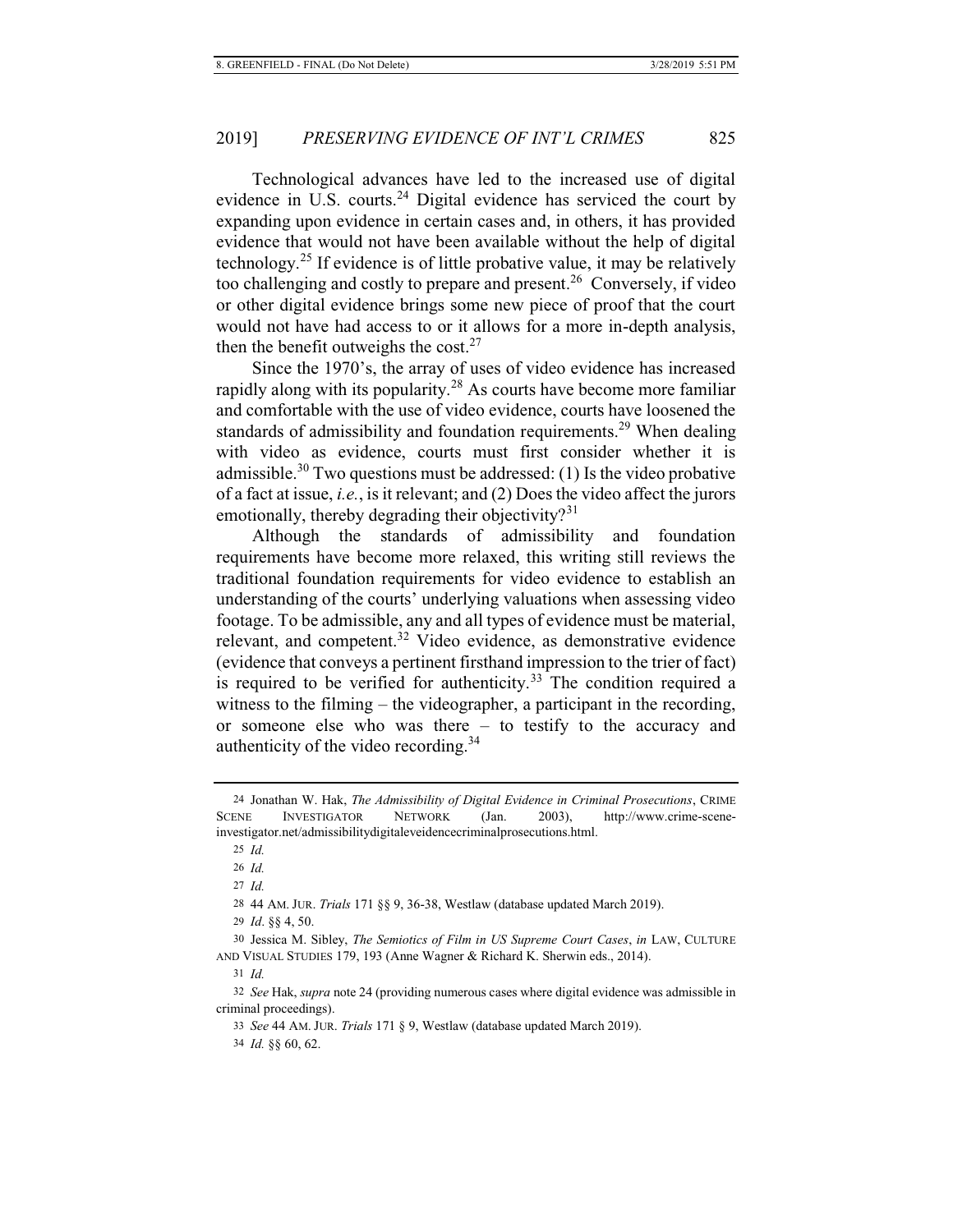However, the standards have been relaxed under the "silent witness" theory, which abandons the requirement of a witness to the filming to testify to the video's accuracy; instead, if there is no witness available, the court can rely on a different kind of testimony.<sup>35</sup> Furthermore, courts abandoned the strict technical foundation requirements concerning the type of camera and film speed.<sup>36</sup> The American Jurisprudence Trials noted:

[B]ecause of the judicial system's increasing familiarity with videotape and the prevalent belief that video evidence is difficult to tamper with, the trend has been away from the strict foundation requirements associated with motion pictures and tape recordings and toward a more relaxed standard.<sup>37</sup>

A chain of custody testimony or expert testimony determining that the video is authentic may be sufficient to verify the accuracy of a video for submission into evidence.<sup>38</sup> With these alternatives to an eye witness, the court requires a strong showing that the video is accurate, competent, and has not been altered in a substantial way.<sup>39</sup>

Another requirement for *any kind* of evidence to be admissible is the exclusion of relevant evidence that prejudices, confuses, or wastes time excluded at the discretion of the trial judge.<sup>40</sup> Because video evidence can be very persuasive, judges have wide discretion to determine whether a video is more probative than prejudicial, and if it will be more useful than confusing to the trier of fact. $41$  This discretion is rarely overturned, and it has favored admissibility.<sup>42</sup> Reversal of a trial court's decision regarding video evidence is most common when a trial judge rules that authentication is insufficient.<sup>43</sup>

Most jurisdictions in the U.S. have used four elements to govern the admissibility of video evidence.<sup>44</sup> These elements are as follows:

<sup>35</sup> *See* People v. Taylor, 956 N.E.2d 431, 438 (Ill. 2011*); see also* 44 AM.JUR. *Trials* 171 § 60, Westlaw (database updated March 2019).

<sup>36 44</sup> AM. JUR. *Trials* 171 § 62, Westlaw (database updated March 2019).

<sup>37</sup> *Id.* § 4.

<sup>38</sup> *Id.* § 60.

<sup>39</sup> *Id.*

<sup>40</sup> FED. R. EVID. 403.

<sup>41 44</sup> AM. JUR. *Trials* 171 §§ 53, 77, Westlaw (database updated March 2019).

<sup>42</sup> *Id.*

<sup>43</sup> *Id.* § 53.

<sup>44</sup> *Id.* § 4.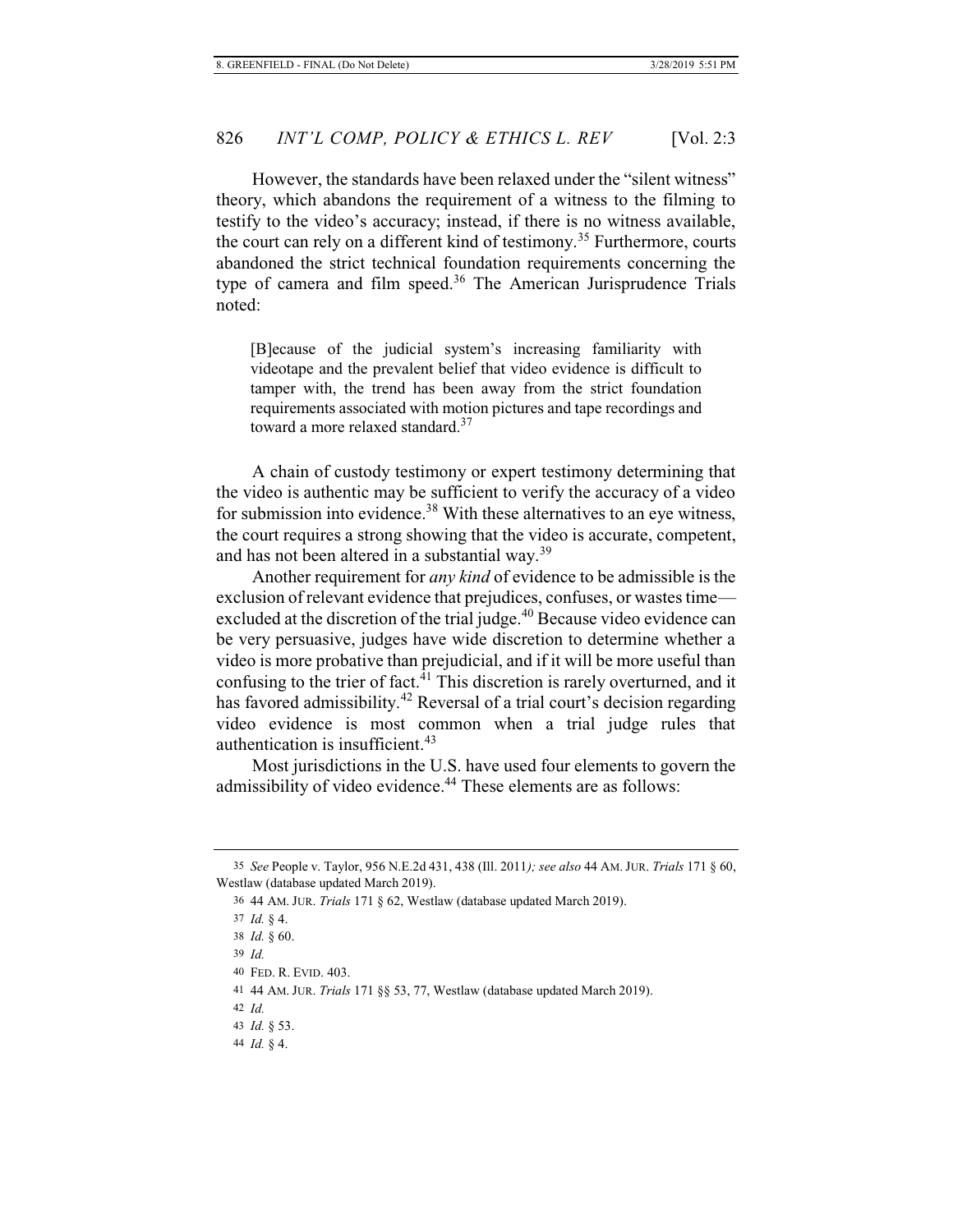(2) Impartiality and accurateness

(3) Judicial discretion relating to whether probative value outweighs prejudice or possible confusion

(4) Issues of competence (hearsay objections or violations of other exclusionary rules).<sup>45</sup>

Accurateness and impartiality are reflected in the need for the film to be verified and authenticated. In order for a video to be submitted to the court, the party introducing the evidence must establish reliability by showing the video (1) accurately depicts what happened, (2) has not been altered, and  $(3)$  can be linked to a location, date, and time.<sup>46</sup>

Furthermore, the Federal Rules of Evidence require the original recording as to prove the authenticity and accuracy of the video. $47$  This rule allows courts to overcome the fact that video and other media can be susceptible to inadvertent or even intentional tampering.<sup>48</sup> There are real consequences when electronic evidence is not authenticated. Two cases that illustrate these consequences related to electronic evidence in general are *Lorraine v. Markel American Insurance Co.*, 49 where the court denied summary judgement because the evidence was unauthenticated, and *Vinhee v. American Express Travel Related Services Co.*, 50 where the court affirmed a trial court's decision refusing to admit digital records because they were not authenticated. However, there is a technique available to authenticate video evidence that inserts a digital signature into the frames of the video as the videographer records the film.<sup>51</sup>

This digital signature is also called "metadata," which computers, phones, and other devices create and store automatically.<sup>52</sup> This information can act as evidence itself, but it also provides knowledge of where electronic evidence came from, in what context it was produced, its authenticity and reliability, and even provide insight into the actions of the person recording the film.<sup>53</sup> Metadata can be analogized with

<sup>45</sup> *Id.*

<sup>46</sup> Nicholas D. Beser, Thomas E. Duerr & Gregory P. Staisiunas, *Authentication of Digital Video Evidence*, 5203 PROC. SPIE 407, 408 (citations omitted).

<sup>47</sup> *See* FED. R. EVID. 1002.

<sup>48</sup> *See* Beser et al., *supra* note 46, at 408.

<sup>49 241</sup> F.R.D. 534 (D. Md. 2007).

<sup>50 336</sup> B.R. 437 (B.A.P. 9th Cir. 2005).

<sup>51</sup> *See* Beser et al., *supra* note 46.

<sup>52</sup> *See* Michael J. Hannon, *Importance of Metadata in Digital Evidence for Legal Practitioners*, COMPUT. & INTERNET LAW., Oct. 2017, at 1, 3.

<sup>53</sup> *See id*.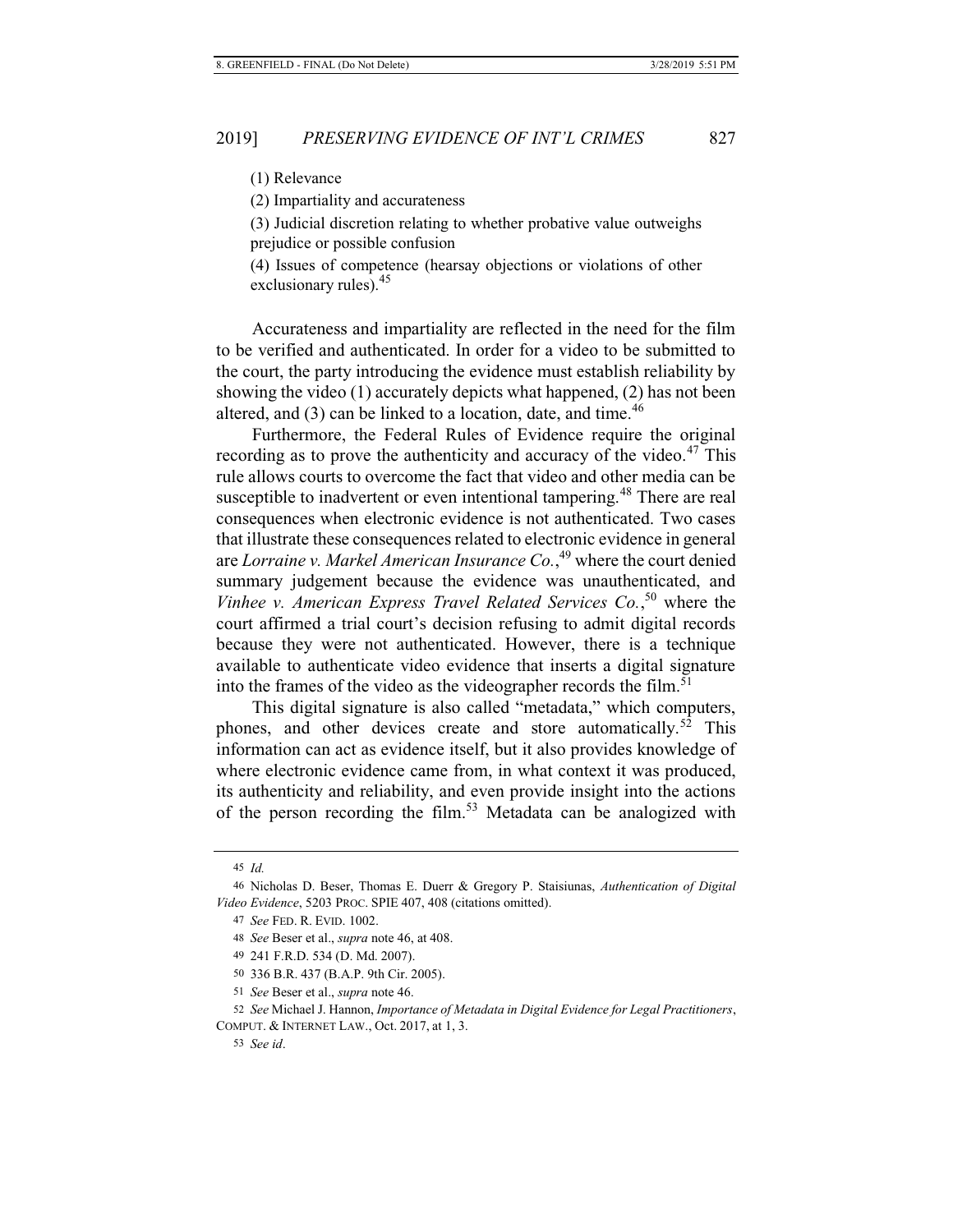evidentiary tools such as DNA and fingerprinting<sup>54</sup>; all of these are tools that can be used to incriminate and exonerate.<sup>55</sup> In terms of possible exoneration, defendants faced with incriminating digital evidence can request a discovery order for metadata and can even mount a defense for lack of metadata.<sup>56</sup>

## III. VIDEO/MEDIA IN INTERNATIONAL COURTS

In order to evaluate how social media networks could play a role in facilitating bringing violators of international criminal laws to justice in a court, this writing lays out how international courts have used traditional forms of video as evidence, and then how "citizen media" could be used in the future. The use of traditional video footage has laid a strong foundation for the use of social media fostered video evidence.<sup>57</sup> Video is a powerful tool in international criminal prosecutions because the countries where these atrocities are committed often have poor record keeping and, in some cases, avoid keeping records altogether.<sup>58</sup>

## *A. Admissibility of Video Evidence in International Criminal Trials*

The legal standards for admissibility of evidence vary in the different courts trying international crimes. The specific procedures will be dependent on whether the court is: (1) an ad hoc criminal tribunal such as the one created by the UN Security Council to try crimes after the former Yugoslavia broke apart, the International Criminal Tribunal for the Former Yugoslavia  $(ICTY);^{59} (2)$  a domestic court with universal

get-social-media-evidence-admitted-to-court. 58 *See Regional Programs: Middle East & North Africa*, WITNESS, https://witness.org/ourwork/regional-programs/ (last visited Feb. 5, 2018 4:32 PM); *see also* Thomson, *supra* note 19; Cinemaforpeacegala, *Film Evidence for Using Child Soldiers by Lubanha*, YOUTUBE (Mar. 15, 2012), https://www.youtube.com/watch?v=3ySF8ojE6n4. Thomas Lubanga Dyilo was on trial in the International Criminal Court for allegedly using soldiers under the age of fifteen. *See id.* The prosecution was unable to rely on birth records because they were rarely kept, so the prosecution had to rely on video clips which showed Lubanga speaking to children at military training camps

and children serving as body guards. *See id.* The successful use of video evidence by the prosecution illustrates the powerful impact video can have in any criminal court of law. *See id*.

59 *About the ICTY*, U.N. INT'L TRIBUNAL FOR FORMER YUGO., http://www.icty.org/en/about (last visited Mar. 6, 2019); *see also* discussion *infra* Section II.B.

<sup>54</sup> Hannon, *supra* note 52.

<sup>55</sup> Hannon, *supra* note 52.

<sup>56</sup> *See id*.

<sup>57</sup> The authentication and admittance of video evidence is further complicated when it comes from a social media website. *See How to Get Social Media Evidence Admitted to Court*, AM. BAR Ass'N  $(\text{June} 27, 2017)$ , https://www.americanbar.org/news/abanews/publications/youraba/2016/november-2016/how-to-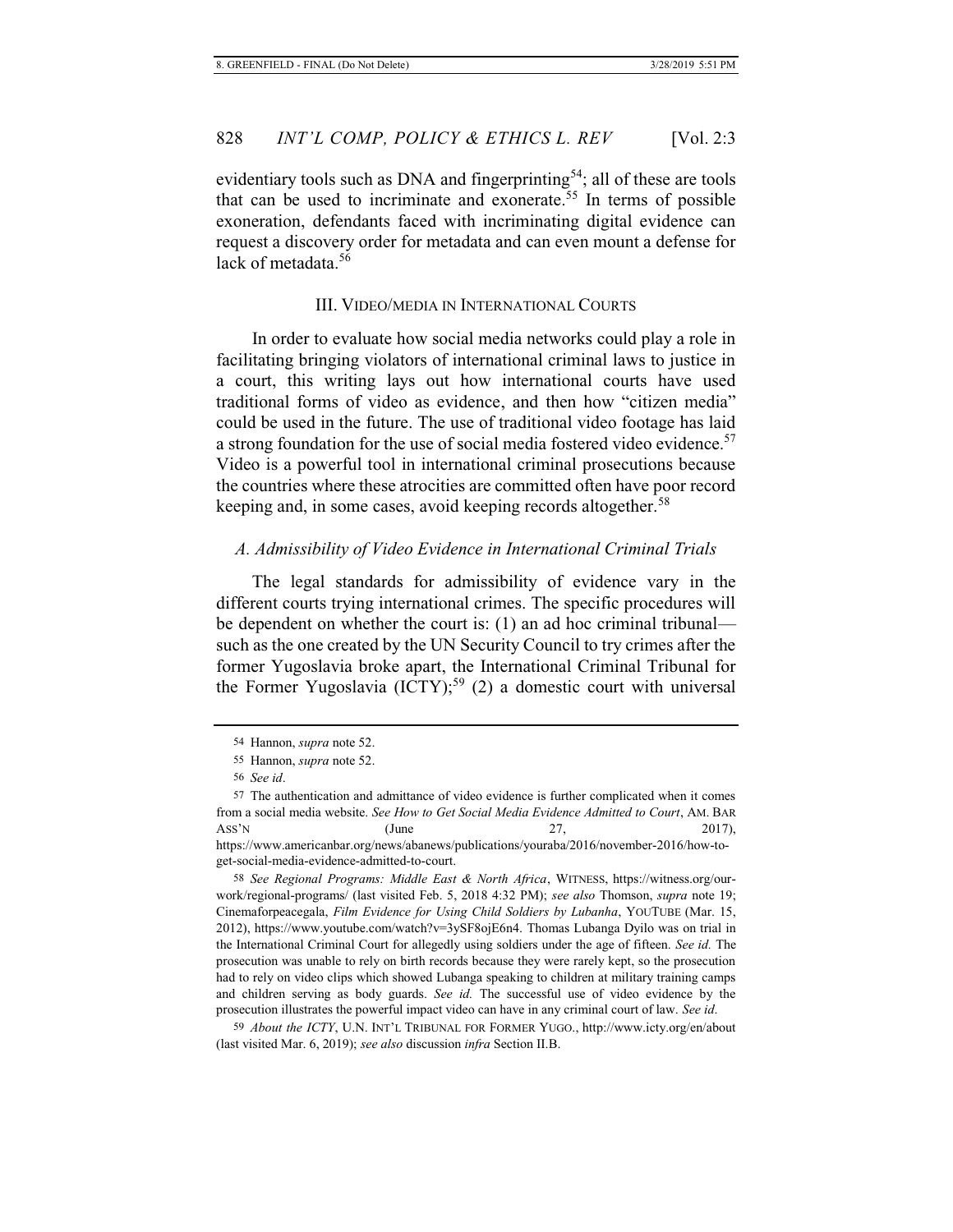jurisdiction—where UN Member States can exercise jurisdiction over criminal violations of international law or even national law in States that have defined laws against war crimes, crimes against humanity, genocide, and torture<sup>60</sup>; (3) the International Criminal Court—completely independent from the UN and is governed by the Rome Statute, which although is a treaty negotiated by the UN created a separate body functioning in cooperation;<sup>61</sup> or (4) a national court of the state where the crimes were committed. There can also be hybrid courts where a mix of national and international substantive and procedural laws are applied some examples of these include the Special Court of Sierra Leone and the Special Tribunal for Lebanon.<sup>62</sup> While the procedures for admitting evidence differ, the general trend has been increasingly towards admitting video evidence as long as it is verifiable and relevant.<sup>63</sup>

One specific example of rules of evidence in an international criminal proceeding is the ICC. Its procedures are based on common and civil law traditions, but when assessing admissibility of evidence, the Rome Statute moves away from the technical requirements of the common law system to a more flexible approach.<sup>64</sup> Under the Rome Statute of the ICC, judges considering evidence are directed to take into account both the probative value of the evidence and its possible prejudicial effect on a trial.<sup>65</sup> Only at the end of the case, when the judge considers the entirety of the evidence, does the judge determine the probative value and appropriate weight of the admitted evidence.<sup>66</sup>

In determining prejudicial effect of a piece of evidence, the following are generally considered:

1. How damaging or discrediting is the evidence?

2. To what extent does the evidence support an inference of guilt or fault solely on the basis of bad character as portrayed via the evidence submitted?

<sup>60</sup> *Universal Jurisdiction*, INT'L JUST. RES. CTR., http://www.ijrcenter.org/cases-beforenational-courts/domestic-exercise-of-universal-jurisdiction (last visited Feb. 7, 2018).

<sup>61</sup> *Courts & Tribunals,* U.N. DAG HAMMARSKJÖRLD LIBRARY, http://research.un.org/en/docs/law/courts (last visited Feb. 4, 2018).

<sup>62</sup> *See* SARAH WILLIAMS, HYBRID INTERNATIONAL CRIMINAL TRIBUNALS: SELECTED JURISDICTIONAL ISSUES 90 (2012).

<sup>63</sup> Sukanya Pillay, *Video as Evidence*, *in* VIDEO FOR CHANGE: A GUIDE FOR ADVOCACY AND ACTIVISM 209, 209-10 (Sam Gregory et al. eds., 2005).

<sup>64</sup> Aida Ashouri, Caleb Bowers & Cherrie Warden, *An Overview of the Use of Digital Evidence in International Criminal Courts*, 11 DIGITAL EVIDENCE & ELEC. SIGNATURE L. REV. 115 (2013).

<sup>65</sup> Rome Statute of the International Criminal Court art. 69(4), July 17, 1998, 2187 U.N.T.S. 90 [hereinafter Rome Statute]; Ashouri et. al, *supra* note 64.

<sup>66</sup> Rome Statute, *supra* note 65, art. 63(2); Ashouri et. al, *supra* note 64.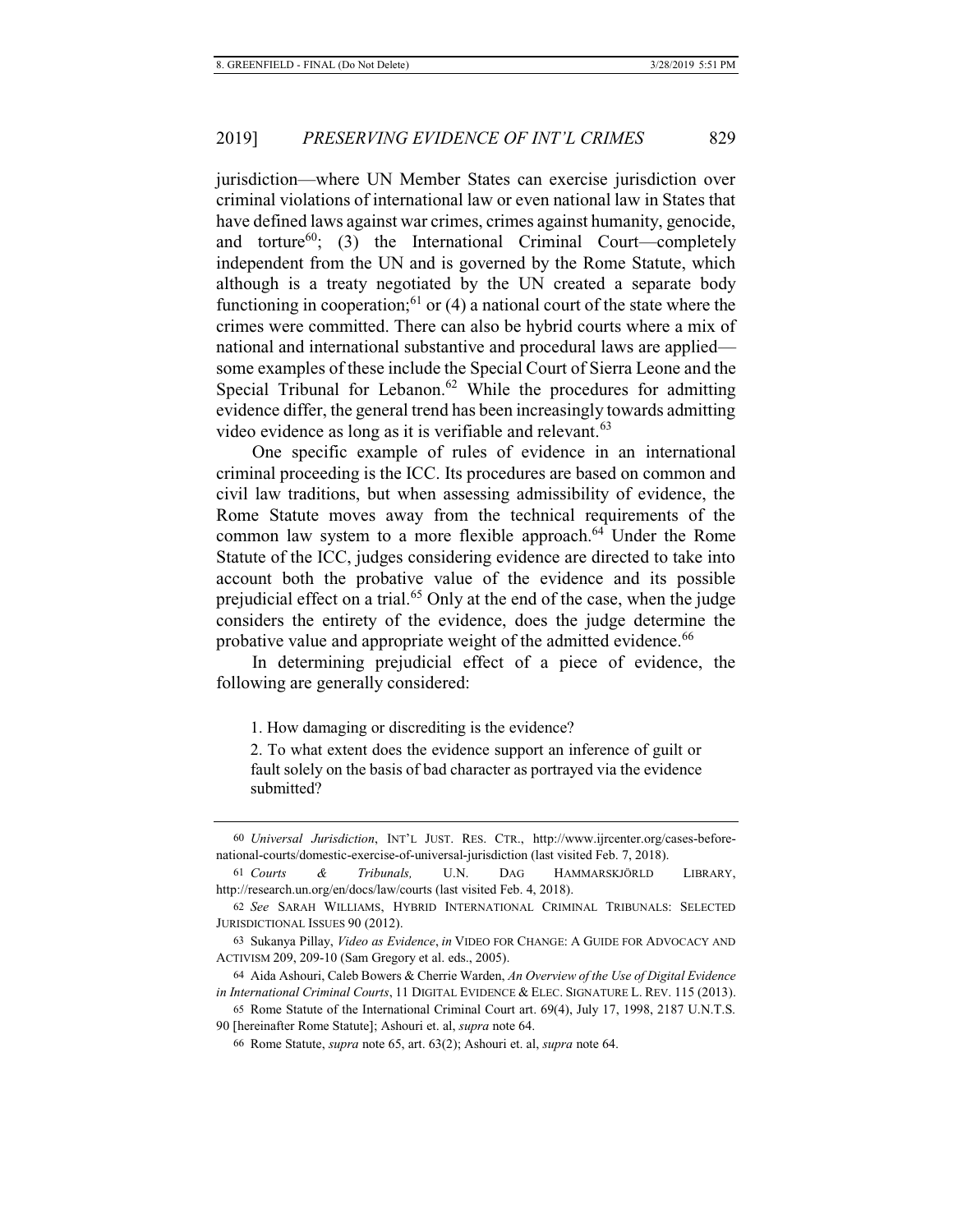3. To what extent may the evidence confuse issues?

4. To what extent is the evidence sensational, inflammatory, or injurious?

5. What is the ability to respond to the particular evidence? $67$ 

The statute's flexibility in admissibility of evidence is highlighted in decisions of the ICC. The judges in the *Katanga and Ngudjolo Chui* trial stated that judges enjoy "a significant degree of discretion in considering all types of evidence," and further explained that "[t]his is particularly necessary given the nature of the cases that will come before the ICC: there will be infinitely variable circumstances in which the court will be asked to consider evidence."68 The chamber, using its discretion to decide whether evidence should be admitted, should: (i) determine whether the evidence is *prima facie* relevant; (ii) resolve whether the evidence has probative value; and (iii) weigh the evidence's probative value against its prejudicial effect.<sup>69</sup>

This wide judicial discretion leads to the ICC having a relatively low threshold for admission of evidence, commanding the larger focus to be on the proper weight that should be given to the evidence.<sup>70</sup> The Rome Statute, however, prefers oral testimony and requires that a judge consider whether evidence from outside of the court could have possible prejudice or a negative impact on the rights of the accused.<sup>71</sup> When evidence from outside the court is challenged as inadmissible, however, then ICC Chamber "must ensure that the evidence is *prima facie* relevant to the trial, in that it relates to the matters that are properly to be considered by the Chamber in its investigation of the charges against the accused and its consideration of the views and concerns of participating victims."72 If the evidence is relevant, then the court returns to the question of the evidentiary weight of the evidence in conjunction with the rest of the evidence at the end of the trial.<sup>73</sup>

<sup>67</sup> Pillay, *supra* note 63, at 221.

<sup>68</sup> Prosecutor v. Lubanga, ICC-01/04-01/06-1399, Decision on the Admissibility of Four Documents, ¶ 24 (June 13, 2008).

<sup>69</sup> *See* Michele Caianiello, *First Decisions on the Admission of Evidence at ICC Trials*, 9 J. INT'L CRIM. JUSTICE 385, 401 (2011).

<sup>70</sup> *See* Aida Ashouri et. al, *supra* note 64; *see also* Caianiello, *supra* note 69, at 401 ("In short, according to the ICC initial case law, flexibility and (too much) discretion are the two main characteristics of the law of evidence, as far as the issue of admissibility is concerned; the only limit being that, on a case by case approach, the rights of the accused are not unduly restricted.").

<sup>71</sup> Rome Statute, *supra* note 65, art. 69(2); *see also* Caianiello, *supra* note 69, at 395.

<sup>72</sup> Prosecutor v. Lubanga, ICC-01/04-01/06-1399, Decision on the Admissibility of Four Documents, ¶¶ 26-27 (June 13, 2008).

<sup>73</sup> *Id.*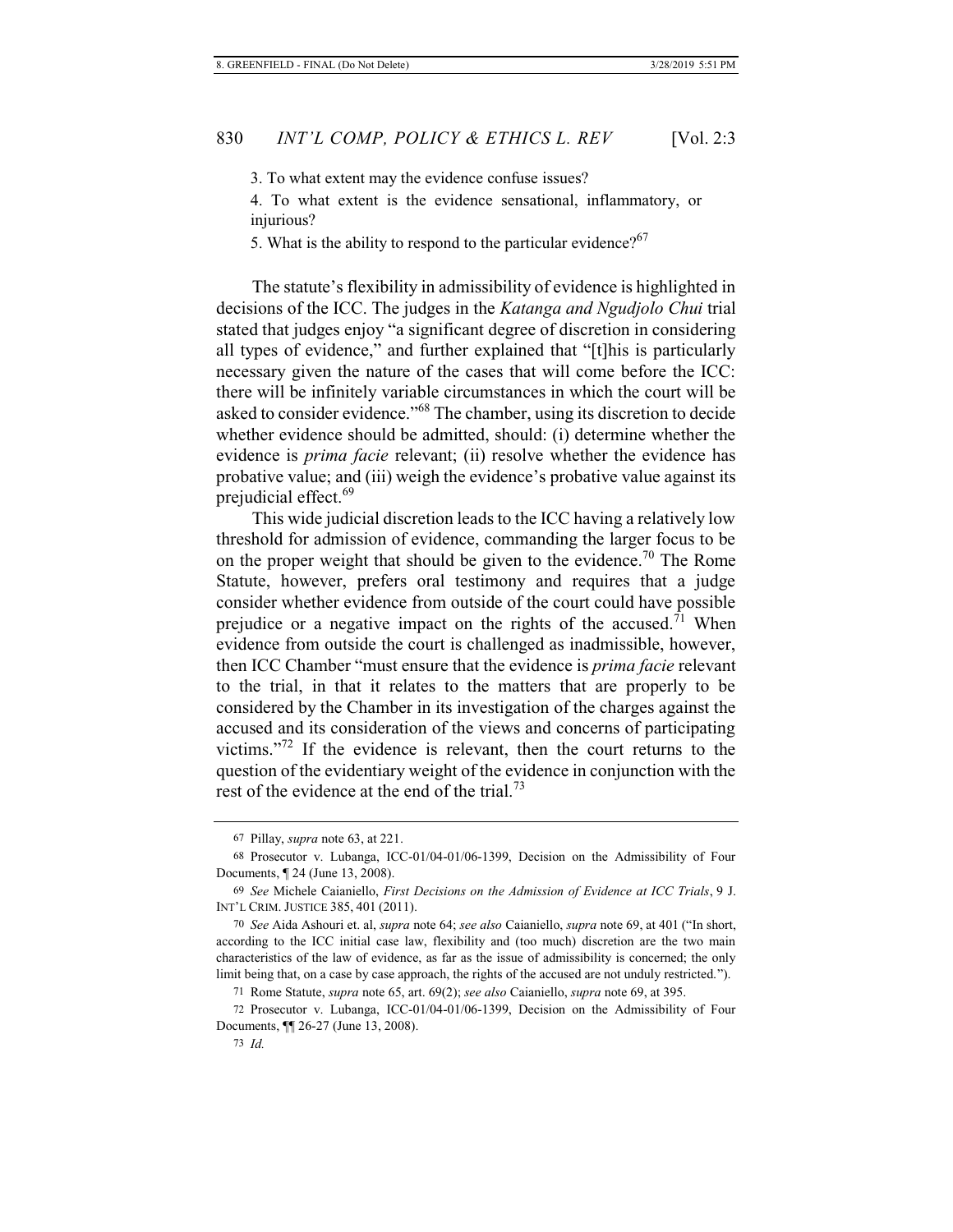The role of the media and videos in international crimes such as genocide, crimes against humanity, and war crimes has varied from case to case; media and video has been used to incite violence, to document horrific crimes and spread awareness, and try war criminals in international courts of law.<sup>74</sup> Arguably, the most powerful use of media and video is its use as evidence in court. Not only are people then held accountable for their crimes, but also, the use of these videos can act as a deterrent by showing that in this modern age of technology it is increasingly hard to escape punishment for international crimes. The ability for people all over the world to easily access their cellphone cameras to document mass atrocities creates a new set of problems for perpetrators – the problem of visibility to the rest of the world.

## *B. Examples of the Impact of Video in International Criminal Trials*

In the Twentieth Century, video evidence was already being used successfully in international courts and tribunals such as the International Military Tribunal at Nuremberg (1945-46), the International Military Tribunal for the Far East (1946-48), the ad hoc International Criminal Tribunal for the former Yugoslavia (1993-2013), and the ad hoc International Criminal Tribunal in Rwanda  $(1994-2012)$ <sup>75</sup> And there is no doubt that as the ability to take videos on mobile devices has increased, the number of videos to be used in international criminal prosecutions will also increase. It is helpful to look at how video has been used in the past, but also this writing considers the challenges future prosecutors will face when trying to collect video evidence from social media in order to get it admitted in court. Traditional forms of video were easier to authenticate because they were taken on video cameras and computer editing was not as sophisticated. If video is to have the same power, if not more power, now and in the future, social media platforms need to preserve evidence of international crimes.

After World War II, the International Military Tribunal at Nuremberg ("IMT") was established by the Allied Forces, along with the International Military Tribunal for the Far East at Tokyo.<sup>76</sup> Nuremberg,

<sup>74</sup> Daniel Milton, *The Islamic State: An Adaptive Organization Facing Increasing Challenges*, *in* THE GROUP THAT CALLS ITSELF A STATE: UNDERSTANDING THE EVOLUTION AND CHALLENGES OF THE ISLAMIC STATE, 36, 47 (Combatting Terrorist Ctr. at West Point ed., 2014), https://ctc.usma.edu/app/uploads/2014/12/CTC-The-Group-That-Calls-Itself-A-State-December20141.pdf.

<sup>75</sup> *International Courts*, INT'L CRIMES DATABASE, http://www.internationalcrimesdatabase.org/Courts/International (last visited Mar. 10, 2019).

<sup>76</sup> *See* M. Cherif Bassiouni, *Establishing an International Criminal Court: Historical Survey*, 149 MIL. L. REV. 49, 53-54 (1995).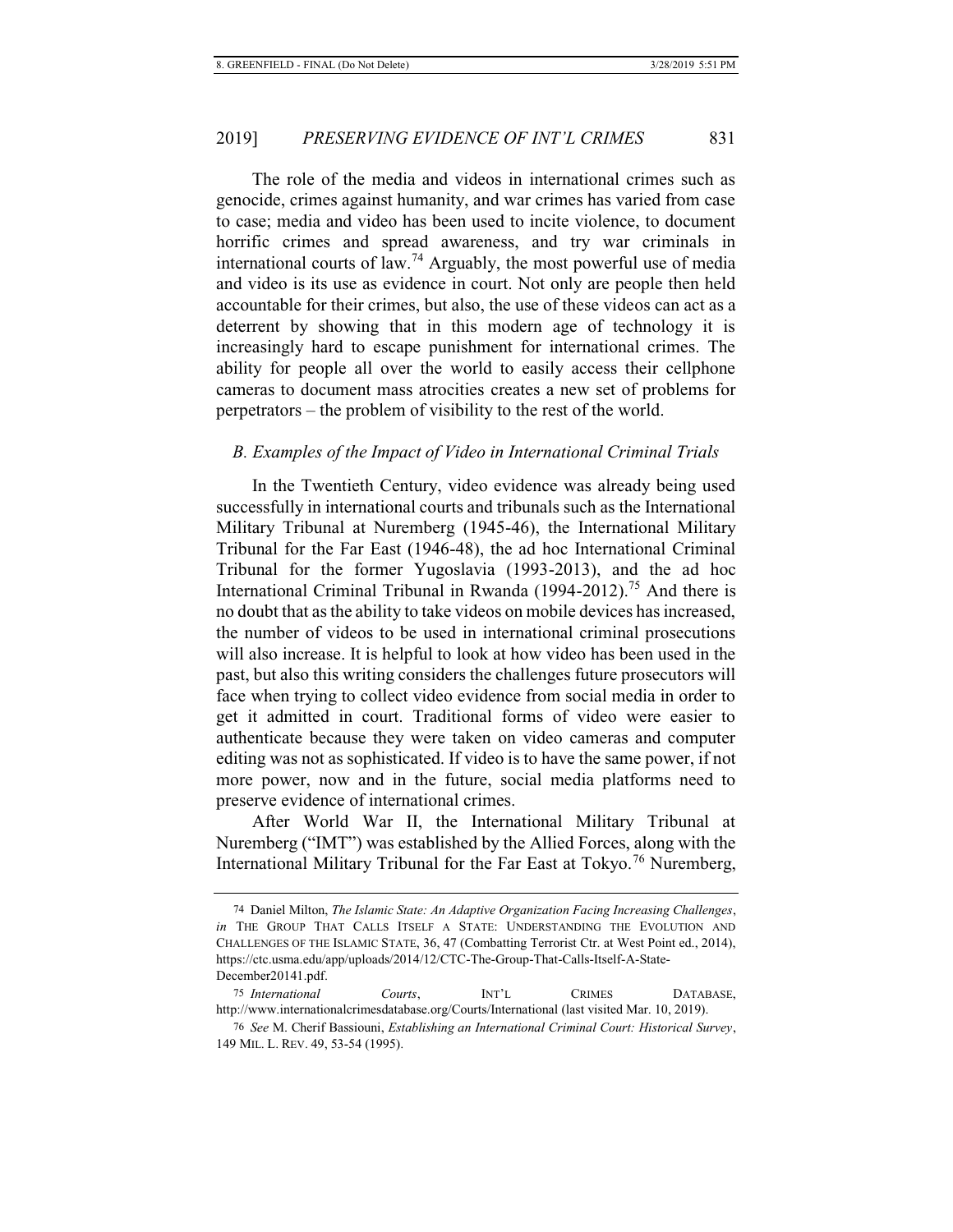as the first multinational criminal court, held great significance for establishing precedent in the carrying out of international laws.<sup>77</sup> The vast and impactful use of film in the trials also set precedent. There are cases where media and video has played the part of inciting violence, documenting crimes, prosecuting war criminals, and creating a lasting image for the world to see.<sup>78</sup> Germany used propaganda during the Holocaust to incite genocide; images released of the concentration camps were sent back to America spread awareness, and videos taken were used as evidence in the Nuremberg Trials.79 American troops filmed what they found when they liberated the concentration camps, but the Nazi's also filmed the graphic atrocities with pride. $80$ 

The numbers of videos documenting the holocaust is huge and there were a plethora of different documentary mediums used as well: documentaries, newsreels, propaganda, fundraising videos, featurelength films, and reeducation videos used by the Nazi's. $81$  These films were used as evidence during the IMT; after one week of trial, the prosecution played an hour-log video for the court, which was a successful tactic.<sup>82</sup> The film showed boundless masses of bodies, and the scenes that the Allied troops encountered when they liberated the camps $^{83}$ ; the footage of so much death and misery was appalling in a way that eyewitness testimony could not compare.<sup>84</sup> The use of film in a court of law was unparalleled.<sup>85</sup> The human impact of the undeniable visual evidence brought the Holocaust in front of the triers of fact where they were forced to grasp the atrocities that had been committed.<sup>86</sup> The successful use of film in the Nuremberg trials was helped by the fact that Allied troops were able to seize video evidence to be used in prosecuting war crimes once Germany was defeated.

<sup>77</sup> *See* Theodor Meron, *From Nuremberg to the Hague*, 149 MIL. L. REV. 107, 111 (1995).

<sup>78</sup> *See "We Will Show You Their Own Films": Film at the Nuremberg Trial*, HOLOCAUST ENCYCLOPEDIA, https://encyclopedia.ushmm.org/content/en/article/we-will-show-you-their-ownfilms-film-at-the-nuremberg-trial (last visited Mar. 10, 2019).

<sup>79</sup> *See* Stuart Liebman, *The Majdanek trial: The Holocaust on Trial on Film*, *in* THE SCENE OF THE MASS CRIME: HISTORY, FILM, AND INTERNATIONAL TRIBUNALS 113, 113-14 (Christian Delage & Peter Goodrich ed., 2013).

<sup>80</sup> *See "We Will Show You Their Own Films": Film at the Nuremberg Trial*, *supra* note 78.

<sup>81</sup> *See id.*

<sup>82</sup> *Id.*

<sup>83</sup> *See* Michael Bazyler, *The Holocaust at Nuremberg: What the Record Reveals*, 39 LOYOLA OF L.A. INT'L COMP. L. REV 35, 55 (2017).

<sup>84</sup> *Id*.

<sup>85</sup> *Id.*

<sup>86</sup> *See "We Will Show You Their Own Films": Film at the Nuremberg Trial*, *supra* note 78.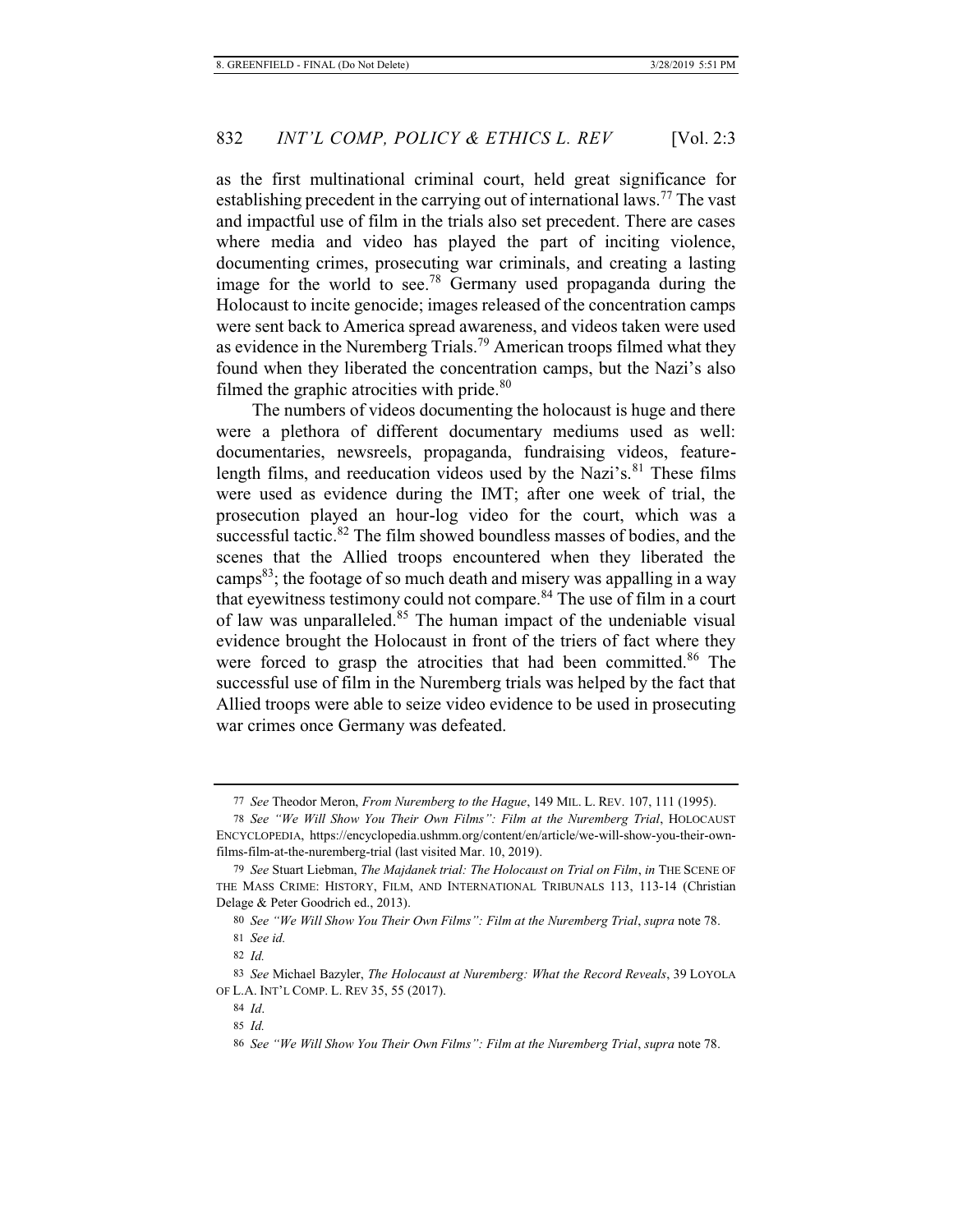In modern times, the end of war is not as clear cut and therefore there is no "winner" that is able to seize evidence. By the time the late 1980's and early 90's arrived, video use was much more widespread; however, in seeking to hold those accountable for the wars in the Balkans it proved difficult for prosecutors to obtain video evidence.<sup>87</sup>

In May 1993, the UN Security Council created the International Criminal Tribunal for the former Yugoslavia to prosecute genocide, war crimes, and crimes against humanity after years of ethnic cleansing in the Balkans.<sup>88</sup> Because of the developments in technology that made filming more accessible, the amount of footage of international crimes has substantially increased since the Nuremburg trials.<sup>89</sup> The presence of film, accordingly, has also increased inside the courtroom.<sup>90</sup> The majority of the film used in the ICTY was from Yugoslavian news channels and documentaries that had previously aired in the country or other parts of Europe; however, some of the video evidence was from private sources and had been filmed by or in the attendance of the perpetrators. $91$  The procedural rules of the ICTY allowed plaintiffs to introduce evidence to present to the triers of fact and the court would determine its admissibility later.<sup>92</sup> This allowed the video evidence to be widely included in the trials. As in the Holocaust, video was used as propaganda to incite genocide in the former Yugoslavia<sup>93</sup>; subsequently, these same videos had powerful effects in holding the perpetrators accountable for their crimes.

One major difference between the Nuremberg Trials and those in the ICTY was the high ranking official being tried; the main perpetrator Slobodan Milošević, the former president of Serbia and then president the former Yugoslavia, was charged with varying international crimes in Bosnia and Herzegovina, Croatia, and Kosovo.<sup>94</sup> In 2001, he surrendered

<sup>87</sup> CHRISTIAN DELAGE, CAUGHT ON CAMERA: FILM IN THE COURTROOM FROM THE NUREMBERG TRIALS TO THE TRIALS OF THE KHMER ROUGE 215 (Ralph Schoolcraft & Mary Byrd Kelly eds., trans., University of Pennsylvania Press 2014) (2006).

<sup>88</sup> *See* HUMAN RTS. CTR., BEYOND A REASONABLE DOUBT: USING SCIENTIFIC EVIDENCE TO ADVANCE PROSECUTIONS AT THE INTERNATIONAL CRIMINAL COURT 4 (2012) https://www.law.berkeley.edu/files/HRC/HRC\_Beyond\_Reasonable\_Doubt\_FINAL.pdf.

<sup>89</sup> *Id*. at 7.

<sup>90</sup> *Id.*

<sup>91</sup> *See* DELAGE, *supra* note 87, at 215-16.

<sup>92</sup> *Id.*

<sup>93</sup> *Id.*

<sup>94</sup> *See This Day in History: Former Yugoslav President Slobodan Milosevic Goes on Trial for War Crimes*, HISTORY CHANNEL (Nov. 24, 2009), http://www.history.com/this-day-inhistory/milosevic-goes-on-trial-for-war-crimes. While he was president of Serbia, Croatia and Slovenia attempted to secede from Yugoslavia in 1991. *See id.* Milošević sent tanks and troops to the boarder of Slovenia and stopped its succession. *See id.* Milošević also sent weapons and supplies to Serbian rebels in Croatia, fueling fighting that killed around ten thousand people before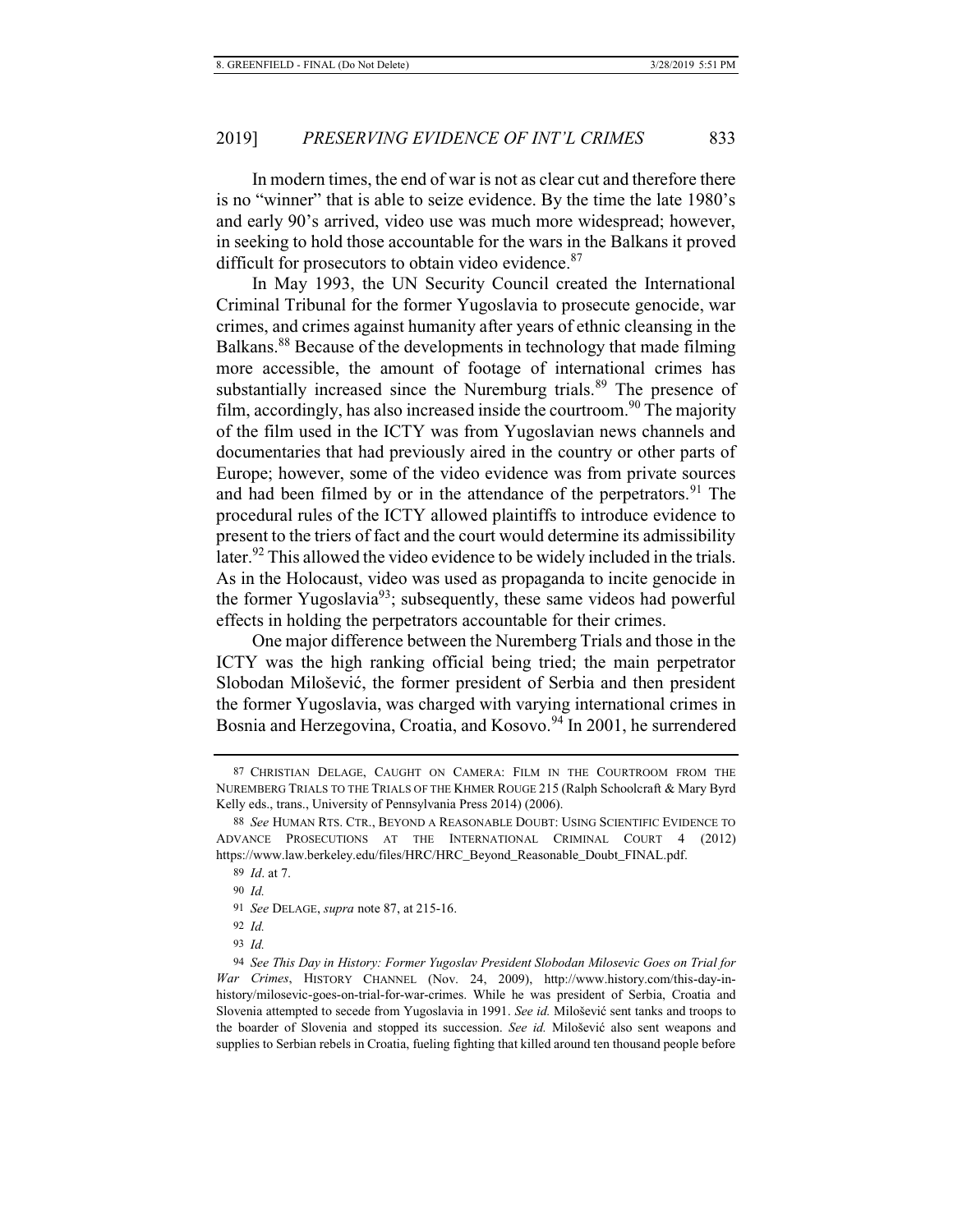to Serbian authorities, was extradited to the Netherlands, and put on trial at the ICTY.<sup>95</sup> Although he had surrendered, there was no clear winner of the war and the government was not required to turn over evidence.<sup>96</sup>

Milošević faced two charges of crimes against humanity relating to the atrocities in Kosovo and Croatia.<sup>97</sup> Milošević was, most seriously, charged with genocide in connection with the Bosnian war, linking him to the Bosnian Serb leadership that performed ethnic cleansing.<sup>98</sup> Specifically, the indictment said Milošević had "exercised substantial influence over" and had "assisted" in driving Muslims and Croats out of Bosnia.99 The indictment held him responsible for expelling thousands from Bosnia, killing over 7,000 Muslims in the U.N. protected zone of Srebrenica, and holding thousands of Bosnian Muslims and Croats in "inhumane conditions."<sup>100</sup>

Video evidence, although fairly easy to play at trial, was a challenge to actually get admitted into evidence and even before that, it was difficult to gain access to video archives of the former Yugoslavia and Republic of Serbia.101 This was much different from the Nuremberg trials where the Allied Powers had seized German archives to be used in court.<sup>102</sup> During Nuremberg, even when a video was not formally admitted into evidence, it was still impactful because it was played during the trial and therefore became public. Despite the challenges, the prosecution claimed at the outset of the Milošević trial that it would introduce over six hundred video exhibits.<sup>103</sup> One of the most powerful videos is referred to as the

95 *Id.*

a ceasefire was established in 1992. *See id.* Within the year, Bosnia-Herzegovina declared it would secede and Milošević funded a rebellion there that spawned a war killing around two hundred thousand people and was ended by a peace agreement in 1995. *See id.* Subsequently, there was fighting in Kosovo between liberation forces and the Serbs along with the Yugoslav forces. *See id.*  Milošević started an ethnic cleansing program against the Albanians in Kosovo, prompting NATO to launch airstrikes against Yugoslavia in 1999 which led to the eventual agreement that Milošević would withdraw Serbian forces from Kosovo. *See id.* In the meantime, Milošević made himself president of Yugoslavia in 1997. *See id.* He lost the election in 2000 but refused to step down until protests forced him to. *See id.*

<sup>96</sup> Dr. Nena Tromp, *The Slobodon Milošević Trial as a Valuable Historical Source for a Better Understanding of the Disintegration of the SFRY*, YU HISORIJA, http://www.yuhistorija.com/wars\_91\_99\_txt01c3.html (last visited Feb. 7, 2018).

<sup>97</sup> *See* Sean Kenny, *The Charges Against Milosevic*, THE GUARDIAN (Mar. 11, 2006 9:36 AM), https://www.theguardian.com/world/2006/mar/11/warcrimes.milosevictrial.

<sup>98</sup> *See* Suzanne Daley, *A Full Charge of Genocide for Milosevic*, N.Y. TIMES (Nov. 24, 2001), http://www.nytimes.com/2001/11/24/world/a-full-charge-of-genocide-for-milosevic.html.

<sup>99</sup> *Id.*

<sup>100</sup> *Id.*

<sup>101</sup> *See* Tromp, *supra* note 96.

<sup>102</sup> *Id.*

<sup>103</sup> Pillay, *supra* note 63, at 210.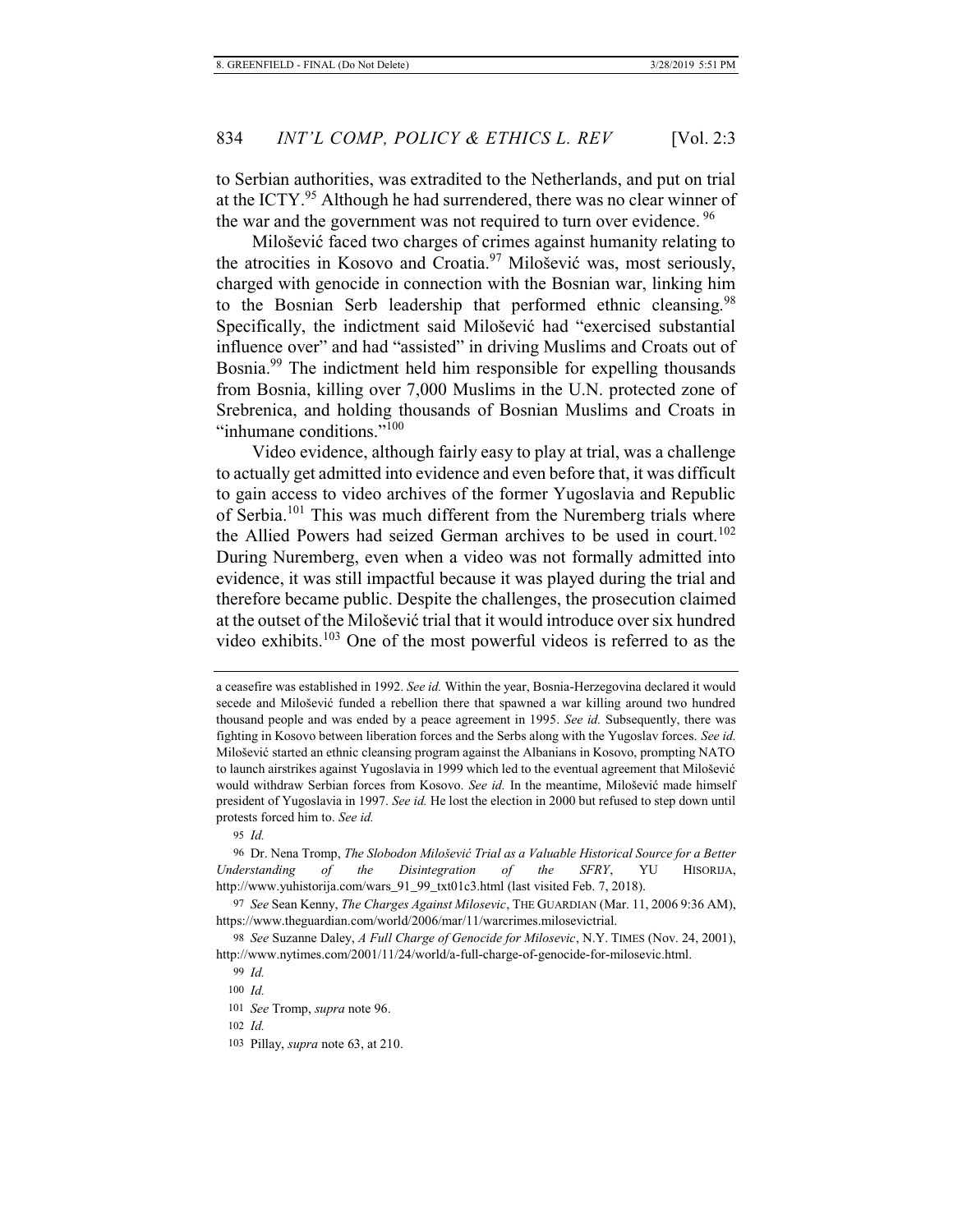"Kula camp video," which showed Milošević celebrating the anniversary of the date that the Serbian supported paramilitary unit, the Red Berets, was created.<sup>104</sup> The video helped the prosecution prove that in 1991 Milošević had created a para-state military unit to function outside of Serbia. <sup>105</sup> The video included a speech by the Commander of the Red Berets, Franko Simatović, which stated the group was established in 1991 and recounted it had been working to "protect . . . existence of the Serbian people" throughout "its entire ethnic area."106 The video showed Milošević listening to the speech and then touring the compound.<sup>107</sup>

Milošević had previously tried to downplay the role of the Red Berets and claim that it had not been founded until after the war in Bosnia; these claims were rebuked by the video. The video was "one of the most convincing pieces of evidence presented during the trial on the criminal state of mind of Milošević."108 The video also had the power to "establish[] links between perpetrators on the ground, many of whom received awards during the ceremony for bravery on the battlefields of Croatia and BiH."109 The video was admitted into evidence as proof that Milošević was not only aware of the groups military action, but also, suggested that the Serbian state had been funding the group during its operations in Croatia and Bosnia in its efforts to ethnically cleanse through murder and violence. $110$  This is an example of how video evidence can be very powerful in proving state of mind, culpability, and connection to the crime for a leader of a state; it was evidence that helped fulfil the *mens rea* requirement.<sup>111</sup>

# *C. The Potential Future Power of Video Evidence in International Criminal Trials*

The number of videos that exist today that would be able to tie high up leaders or on the ground perpetrators to international crimes has increased exponentially with the use of mobile devices. A case where

<sup>104</sup> *See* LARA J. NETTELFIELD, COURTING DEMOCRACY IN BOSNIA AND HERZEGOVINA 61 (2010).

<sup>105</sup> *See* NEVENKA TROMP, PROSECUTING SLOBODAN MILOŠEVIĆ: THE UNFINISHED TRIAL 129 (2016).

<sup>106</sup> *Id*.

<sup>107</sup> *Id.* at 130.

<sup>108</sup> *Id.*

<sup>109</sup> *Id.*

<sup>110</sup> Gordana Knezevic, *An Inside Account of Milosevic's Unfinished Trial*, RADIO FREE EUROPE/RADIO LIBERTY (Oct. 18, 2016, 4:44 PM), https://www.rferl.org/a/inside-account-ofmilosevic-unfinished-trial/28061440.html.

<sup>111</sup> NETTELFIELD, *supra* note 104, at 61.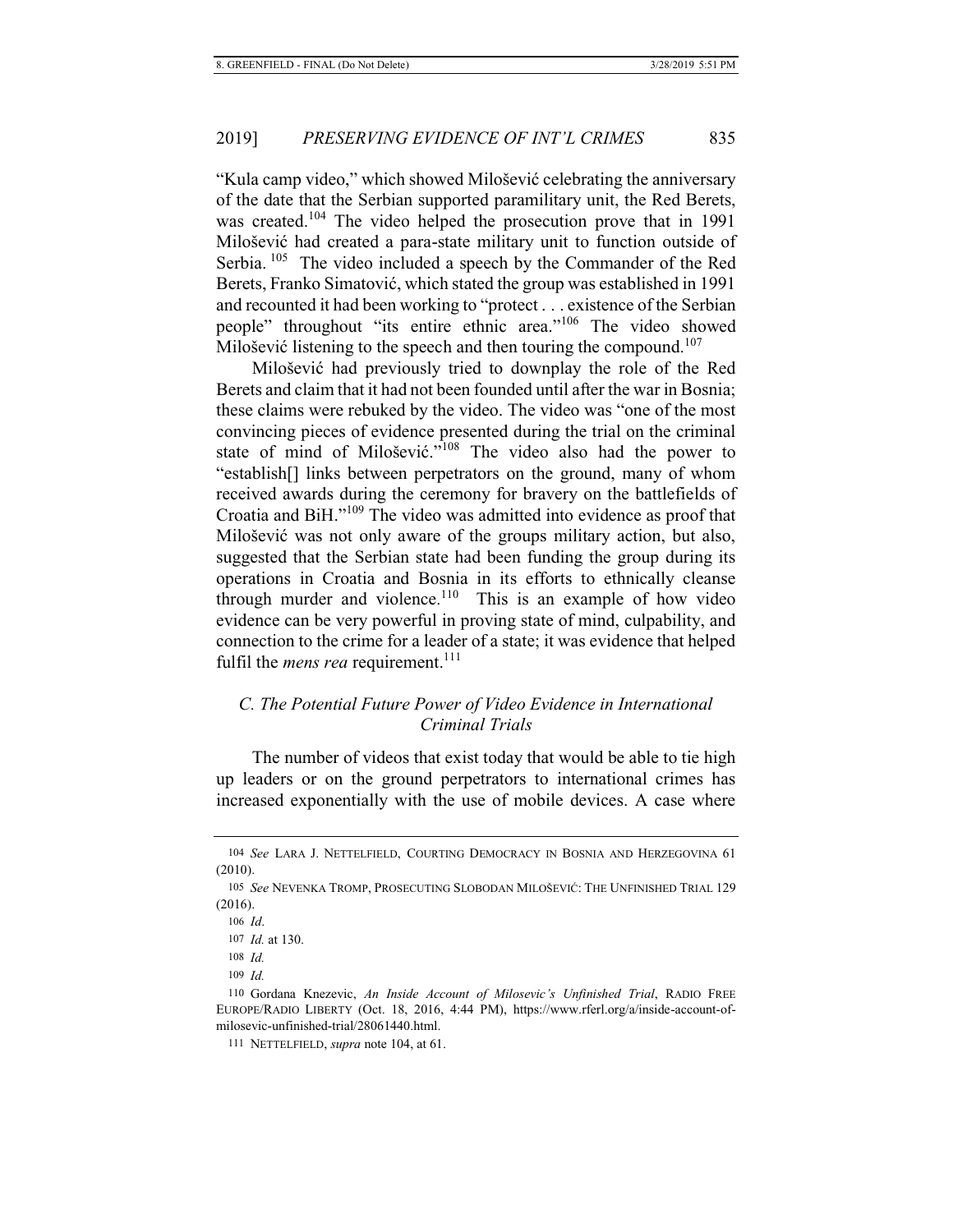video will undoubtedly be used in the future prosecution of war crimes is the Islamic State in Iraq and Syria  $(^{4}$ ISIS"),<sup>112</sup> because of its comprehensive media infrastructure that creates and distributes communications in multiple languages and audiences.<sup>113</sup> Not only, will videos produced by ISIS be useful; but also, "citizen media" taken on the ground and uploaded to social media could be used as evidence. Both of these sources of video have the potential to be as powerful (if not more powerful because of the sheer volume) as the video documentation used in the Nuremberg Trials. Although it is undecided what kind of court will be trying these crimes, social media platforms could be preserving video evidence and its metadata so that all of the videos posted could not only be used to spread awareness (whether that be in a positive way through activism or a negative way through recruitment), but also to hold perpetrators accountable.

ISIS has its own Ministry of Media that distributes online videos, radio broadcasts, digital publications, and full-length films that feature violence perpetrated by its members.<sup>114</sup> These publications and other forms of media aim to spread the message of how to brutalize nonfollowers of the Islamic State.<sup>115</sup> While media use is what makes ISIS seemingly unstoppable in terms of growth and recruitment, it also creates a silver lining of the possibility of a vast collection of video evidence to be used in the future trials against the perpetrators.

Just as the propaganda machine of the Nazis and media usage during the Rwandan genocide, ISIS's message to eliminate non-followers could be seen as incitement.<sup>116</sup> Again, the court that will be used is unknown and most likely will not be the ICC; however, this writing imagines using the Rome Statute to illustrate how media could be used in prosecution of ISIS because other procedures are not wholly dissimilar. Under Article  $25(3)(e)$  of the Rome Statute incitement is only justiciable when it is of genocide, requiring that it be (i) direct, meaning it provokes another to commit a crime, and (ii) public, meaning that the call to action is to the masses by means such as mass media.<sup>117</sup> ISIS's use of a Ministry of Media clearly depicts its dissemination of information to the public at large, satisfying the requirement of 'public.' When assessing the question

<sup>112</sup> Although possibly more accurately referred to as the Islamic State, for the purposes of this note the terminology ISIS is chosen for its widespread use and familiarity.

<sup>113</sup> Milton, *supra* note 74, at 47.

<sup>114</sup> *Id.*

<sup>115</sup> *Id.*

<sup>116</sup> *See* Coman Kenny, *Prosecuting Crimes of International Concern: Islamic State at the ICC*, 33 UTRECHT J. INT'L & EUR. L. 1120, 1138 (2017).

<sup>117</sup> *Id.*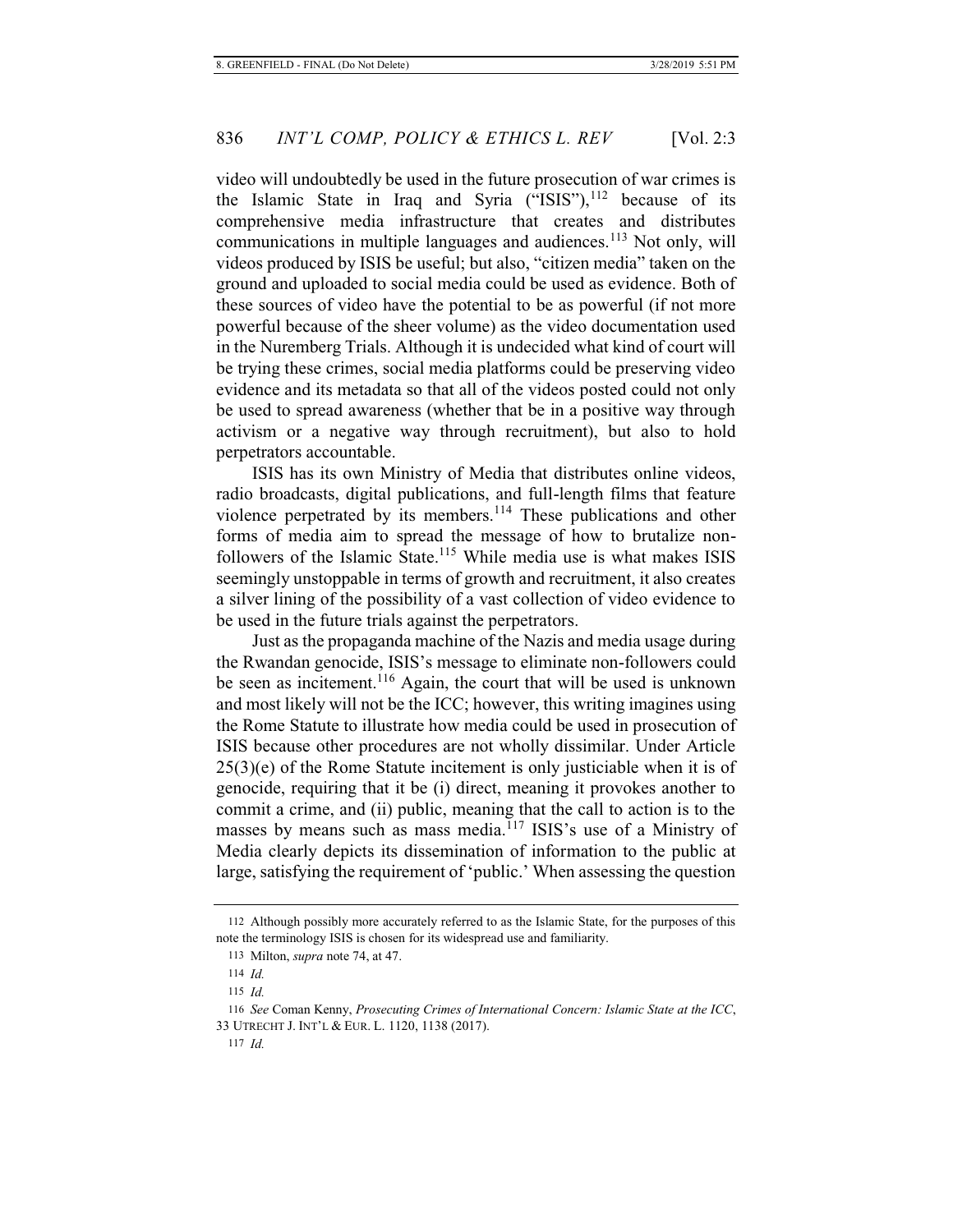of whether or not the incitement is direct, "the specific context and how the intended audience understood it" is considered.<sup>118</sup> For example, ISIS's magazine *Dabiq* published statements saying triumph over Jews and Christians would only be achievable "by abolishing those apostate agents . . . who must be killed wherever they are found" until there are no more who "walks on the face of the earth."<sup>119</sup> In looking at the specific context, one notes that this issue was printed at the same time religious minorities, such as Jews and Christians, were being killed because of their religion. $120$ 

Although this example is in print rather than video, the same prosecution under Article 25(3)(e) of the Rome Statute would be available.121 Individuals that are involved closely with the dissemination of propaganda that directly and publicly incite genocide will be able to be held accountable at the ICC.<sup>122</sup> Collecting this evidence now would prove viable when ISIS is eventually tried for violating international criminal law.123 While publications provide a more straightforward avenue to find those who are responsible, it will be more difficult to find those who post videos posted on YouTube and other social media platforms especially if those platforms remove and do not archive such videos.

Propaganda videos have the power to be easily disseminated all over the world where they can then be used to incite violence through the use of social media. ISIS has taken advantage of this throughout its campaign. A prime example of this is a propaganda video, from September 2014, showing the beheading of Herve Gourdel, a kidnapped French citizen.<sup>124</sup> The opening scene of the video includes a call to arms from Abu Mohammad al-'Adani, the former spokesperson for ISIS, instructing supporters to "defend the Islamic State each one from his location . . . [by] kill[ing] a nonbelieving American or European, especially the spiteful and filthy French, or an Australian, or a Canadian."<sup>125</sup> Four days after this call to arms, an ISIS supporter in Saudi Arabia tweeted a picture of an American contractor working in Riyadh and wrote: "This is a photo

125 *Id.*

<sup>118</sup> *Id.*

<sup>119</sup> *Id.*

<sup>120</sup> *Id.*

<sup>121</sup> Kenny, *supra* note 116, at 139.

<sup>122</sup> *Id.*

<sup>123</sup> *Id.* at 138.

<sup>124</sup> Bryan Price, *The Strategic Implications of Combatting the IS*, *in* THE GROUP THAT CALLS ITSELF A STATE: UNDERSTANDING THE EVOLUTION AND CHALLENGES OF THE ISLAMIC STATE, *supra* note 74, at 92.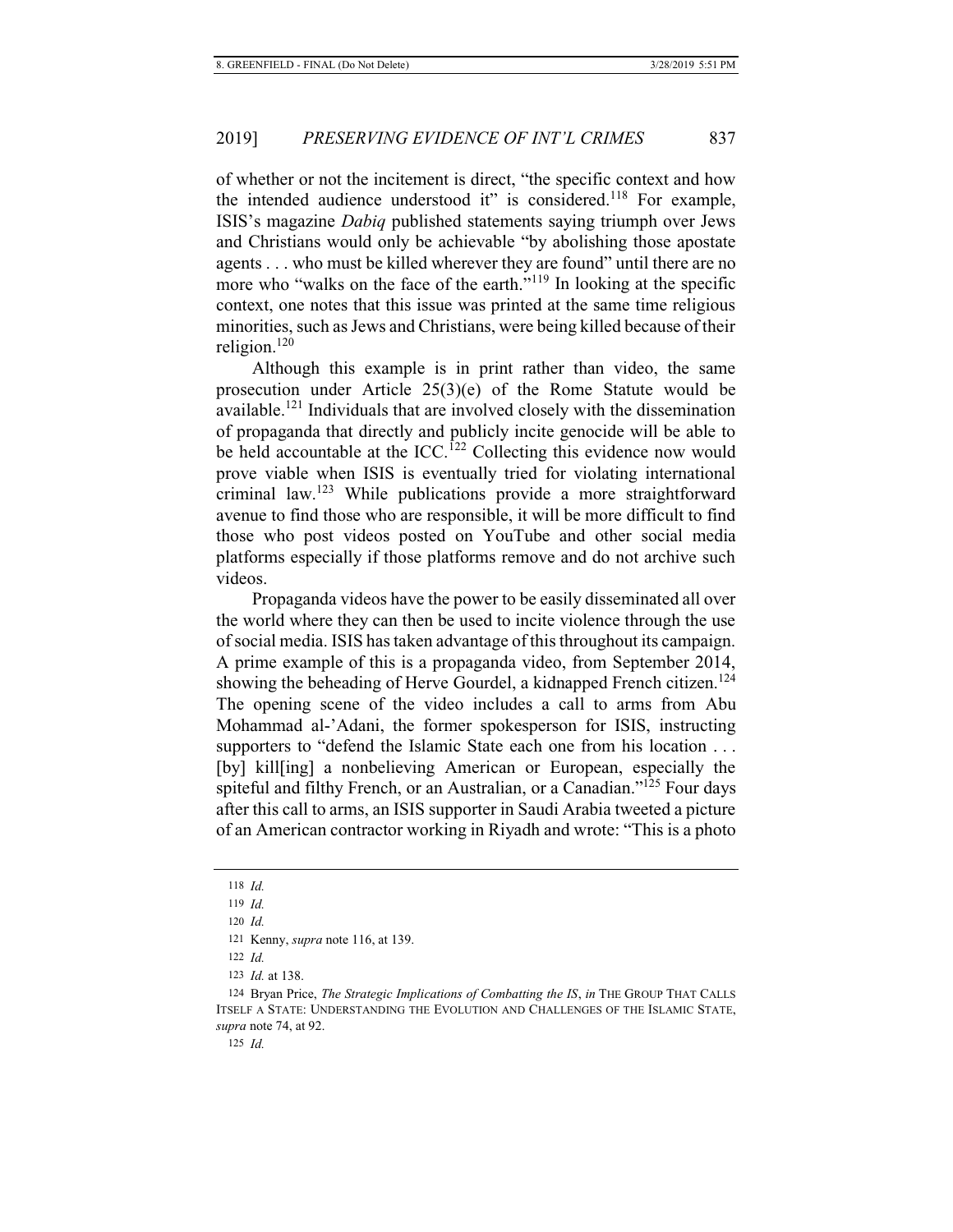of an American Crusader who was walking in the streets of al-Riyah a few minutes ago. We need somebody to stab him with a knife in his back or shoot him in the head using a silenced [weapon]."126 The tweet also concluded with the hashtag "#Al-Adani is calling upon all the supporters."<sup>127</sup> Three weeks later, an ISIS supported posted a picture of that same American murdered in his car.<sup>128</sup>

These official videos, such as the video of al-'Adani's call to arms, are distributed within ISIS territory to its supporters but once they have it, they often end up on Twitter and other social media platforms; posted by both supporters and detractors of ISIS.<sup>129</sup> Once these official videos have been posted to social media platforms, algorithms will flag and remove the content; however, if it is flagged and archived, it can be used later in court. Because these official videos can be traced directly back to ISIS and are filmed with high quality, they are exemplary pieces of evidence to be used in the future by prosecution. It is important for these videos to be preserved because once the court decides to try the perpetrators, those who are guilty will try to get rid of evidence by any means possible.

Videos used in a court of law would not only be used to prosecute those involved in inseminating propaganda that has incited genocide, but also, the video itself captures evidence of war crimes, crimes against humanity, and genocide. On September 21, 2017, the UN Security Council adopted a resolution that would send investigators to Iraq in an effort to collect and preserve evidence of these crimes.<sup>130</sup> While these efforts allow video to be collected on the ground, it would be much easier and safer to take videos already posted on social media platforms. Although a large amount of media evidence is being created that could be used as proof of ISIS's crimes, there is also a portion of these videos and posts that are being taken down and destroyed. This is a problem that can and should be addressed.

<sup>126</sup> *Id.* at 93.

<sup>127</sup> *Id.*

<sup>128</sup> *See id.* Inside the car, there was another American contractor who was shot and survived. *See id.* Saudi Arabian officials claimed that it was workplace violence after the suspected shooter was fired by the American contractor; however, that disregards the tween instructing his murder three weeks prior. *See id.*

<sup>129</sup> *See* Milton, *supra* note 74, at 53-54, 54 n.164.

<sup>130</sup> *See* Jomana Karadsheh & Chris Jackson, *Fighting to Bring ISIS to Justice for War Crimes Against Yazidis*, CNN (Oct. 11, 2017 9:29 AM), https://wwwm.cnn.com/2017/10/11/middleeast/isis-yazidi-war-crimes-tribunal-investigation/index.html.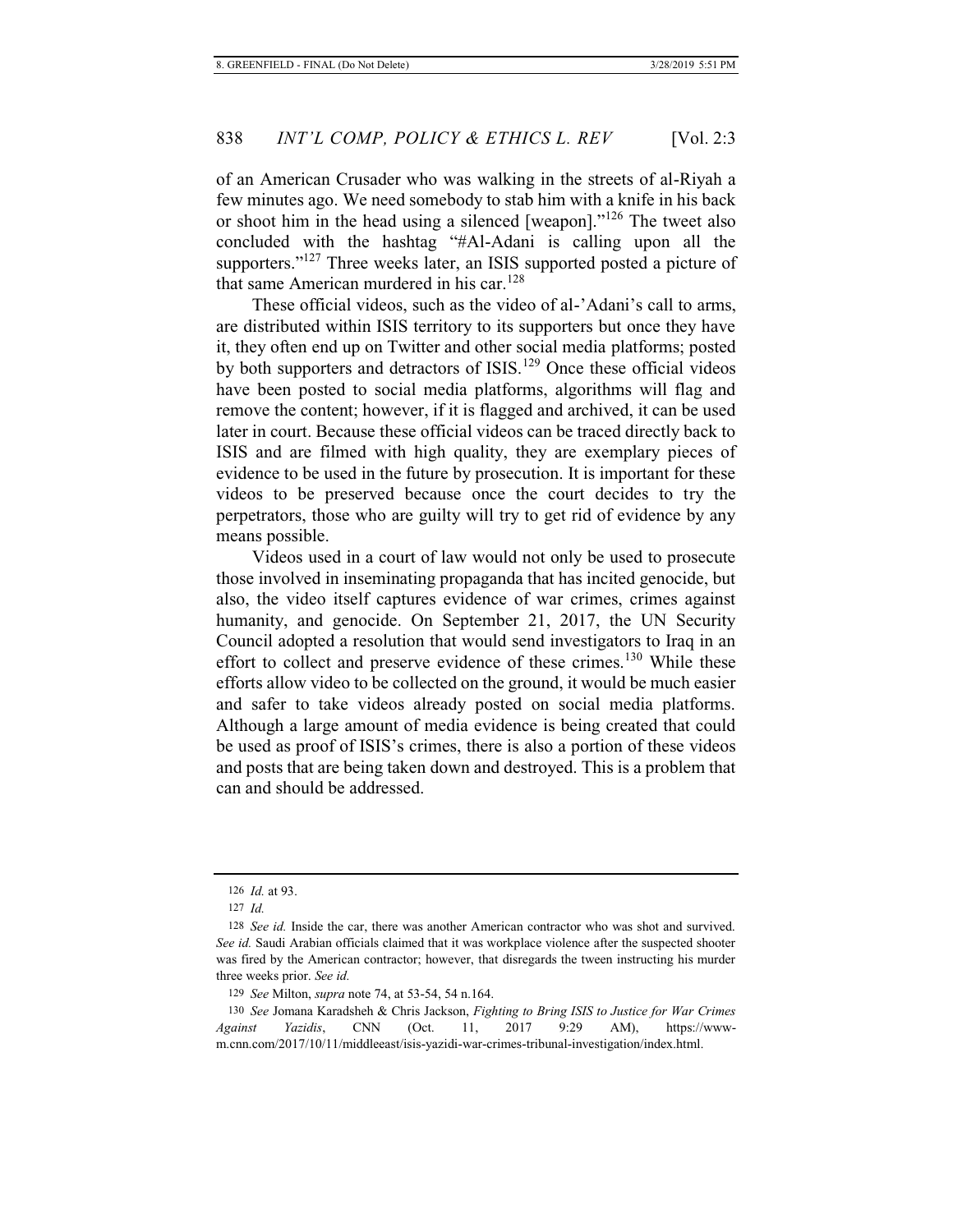### III. SOCIAL MEDIA PLATFORMS CURRENT POLICIES & ACTIONS

Sites such as YouTube, Facebook, Twitter, and even Google, have made an effort to combat the use of their sites as a means of recruitment by extremist groups.131 These platforms have integrated algorithms that are able to flag and remove content related to violent extremism and terrorism.132 The platforms have supplemented the process with human judgement as well; however, because the goal is to remove content efficiently, lightning fast algorithms are the main actor when flagging and removing content.<sup>133</sup> In the fight against violent extremist, these efforts are important and effective in frustrating recruitment and incitement; but there are consequences when dealing with the issue of accountability. These platforms do not possess a legal duty to preserve the evidence because they simply are not in the business of collecting and safeguarding evidence to be used in international criminal investigations.<sup>134</sup>

In order to address the shortcomings of these platforms' methods of removing content, it is helpful to look at their actual policies in action. YouTube announced that in July 2017 it began "developing and implementing cutting-edge machine learning technology designed to help us identify and remove violent extremism and terrorism-related content."<sup>135</sup> The machine learning technology has displayed its shortcomings in removing irreplaceable documentation through false positives.136 YouTube has removed a number of Syrian opposition groups' channels, along with the hundreds or thousands of videos they uploaded.137 For example, a YouTube channel cataloguing videos of airstrikes in Syria, Iraq, and Libya called "Airwars" has been affected as

<sup>131</sup> *See* Scott Edwards, *YouTube Removals Threaten Evidence and the People that Provide It*, AMNESTY INT'L (Nov. 1, 2017, 11:37 AM), https://www.amnesty.org/en/latest/news/2017/11/youtube-removals-threaten-evidence-and-thepeople-that-provide-it.

<sup>132</sup> *Id.*

<sup>133</sup> *Id.*

<sup>134</sup> *Id.*

<sup>135</sup> *An Update on Our Commitment to Fight Terror Content Online*, YOUTUBE (Aug. 1, 2017), https://youtube.googleblog.com/2017/08/an-update-on-our-commitment-to-fight.html.

<sup>136</sup> *See Machine Learning Doubles YouTube's Extremist Video Take-down Rate*, PC & TECH AUTH. (Aug. 3, 2017), https://www.pcauthority.com.au/news/machine-learning-doublesyoutubes-extremist-video-take-down-rate-469998.

<sup>137</sup> *See* Vincent Wood, *YouTube 'Wipe Out Evidence of Brutal ISIS Regime' in Heavy Handed Jihadi Video Purge*, EXPRESS (Aug. 16, 2017, 1:47 AM), https://www.express.co.uk/news/world/841671/YouTube-IS-ISIS-Islamic-State-jihadi-Syria-Iraq-Bellingcat-Airwars.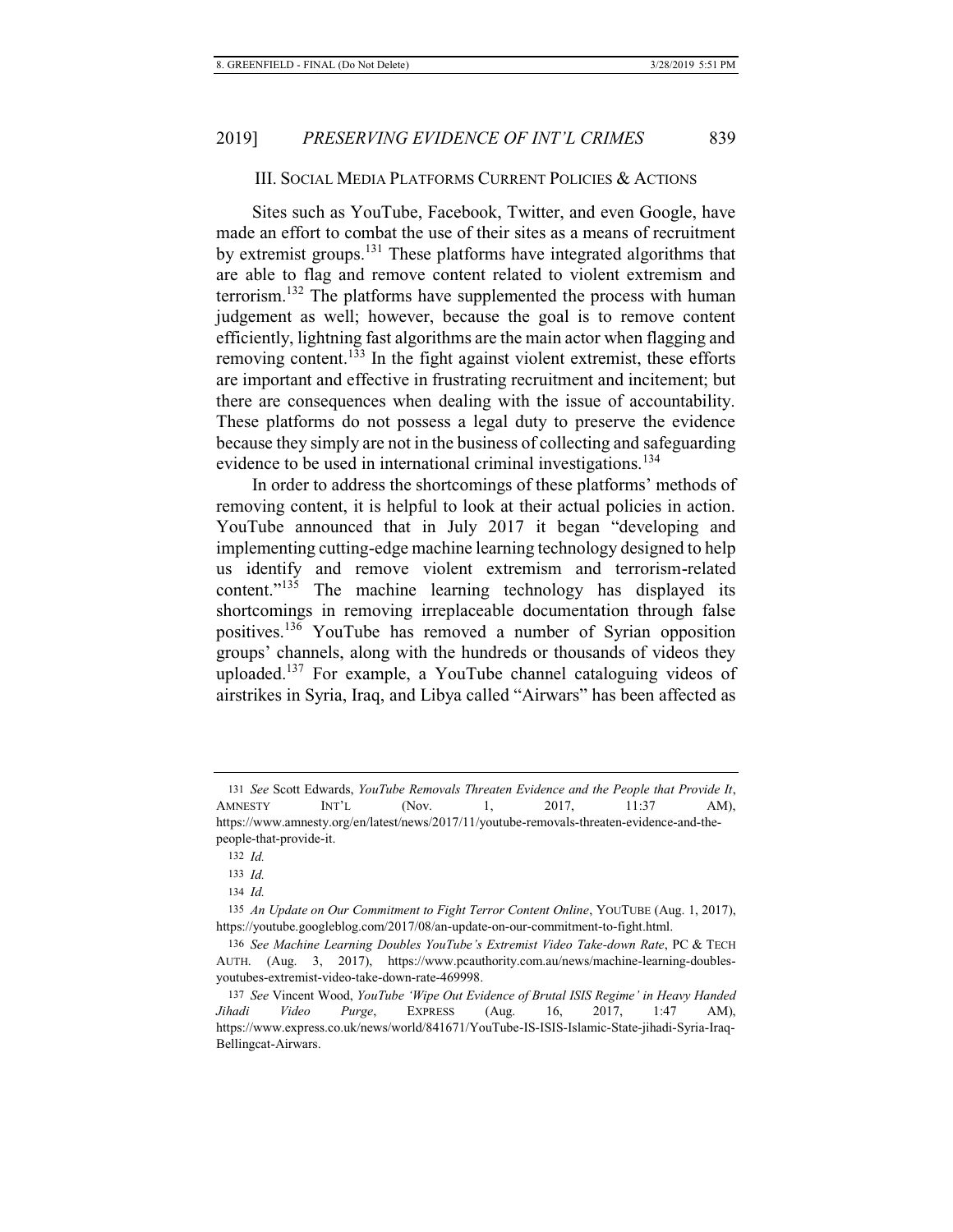three videos were suspended.<sup>138</sup> The director of the organization, Chris Woods, states that these videos are "a record of war."<sup>139</sup> Because the absence of conventional media, Syrians have taken to social media.<sup>140</sup>

# IV. HOW & WHY SOCIAL MEDIA PLATFORMS SHOULD BE RESPONSIBLE FOR COLLECTING, STORING, AND PRESERVING EVIDENCE OF INTERNATIONAL CRIMES

This writing delves into the current policies of social media platforms regarding their removal and preservation of videos. While sites such as YouTube, Twitter, and Facebook can be highly effective at spreading awareness, they also have certain guidelines which prevent featuring videos that are against their policies such as videos that promote violent extremism.<sup>141</sup> "YouTube's community guidelines stipulate that a channel can be removed for three violations of the platform's guidelines in a three-month period."142 YouTube has even installed new technology that can identify and remove extremist videos without human users flagging the content themselves.  $143$ 

Social media platforms' efforts to combat terrorist and extremist content can have both positive and negative effects.<sup>144</sup> In the battle against violent extremism, removing recruiting videos and any videos posted by terrorist groups is key in delegitimizing and stopping their spreading influence. Big technology companies such as Facebook, YouTube, Microsoft, and Twitter have responded to pressure from Western politicians to do more in the fight against the dissemination of terrorist propaganda and recruitment materials on their sites.<sup>145</sup> These social media platforms unveiled an initiative that directs the companies to log content that has been removed based on policies around terrorism.146 Once the content is logged, the companies share its digital

<sup>138</sup> *See* Malachy Browne, *YouTube Removes Videos Showing Atrocities in Syria*, N.Y. TIMES (Aug. 22, 2017), https://www.nytimes.com/2017/08/22/world/middleeast/syria-youtube-videosisis.html.

<sup>139</sup> Wood, *supra* note 137.

<sup>140</sup> *Id.*

<sup>141</sup> *See* Browne, *supra* note 138.

<sup>142</sup> *Id.*

<sup>143</sup> *See Machine Learning Doubles YouTube's Extremist Video Take-down Rate*, PC & TECH AUTH. (Aug. 3, 2017), https://www.pcauthority.com.au/news/machine-learning-doubles-youtubesextremist-video-take-down-rate-469998.

<sup>144</sup> *Id.*

<sup>145</sup> *See* Jeremy Kahn, *Tech Companies Identify, Remove 40,000 Terrorist Videos, Images*, BLOOMBERG (Dec. 4, 2017, 9:00 AM), https://www.bloomberg.com/news/articles/2017-12- 04/tech-companies-identify-remove-40-000-terrorist-videos-images.

<sup>146</sup> *Id.*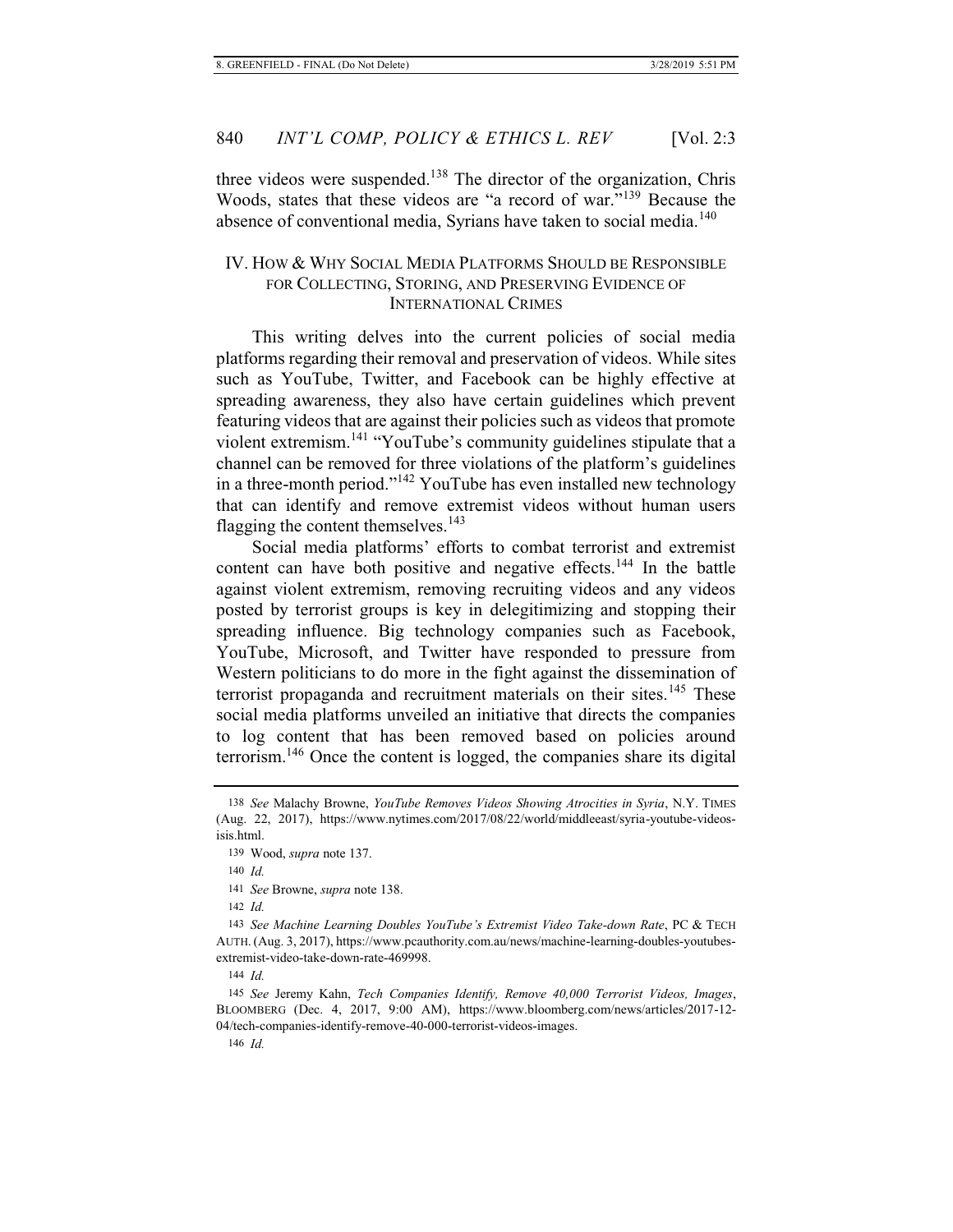fingerprint in a shared database.<sup>147</sup> If the same content is subsequently posted to one of the other sites, it is automatically flagged for review.<sup>148</sup>

This system of shared information greatly benefits the efficiency in removing terrorist related content from social media platforms. In September 2017, Twitter said that it has removed 99 percent of terrorist posts without relying on the complaints of its users.<sup>149</sup> In November 2017 YouTube said eighty-three percent of terroristic content that was removed was found by its automated system.<sup>150</sup> In December 2017, Facebook said its algorithms found ninety-nine percent of terrorist related content before users flagged the content.<sup>151</sup> Notably, Facebook reported its algorithms prevented some terrorist related content from ever being published.152

Although the positive effects are vast and imperative, there are also downfalls of the removal process. Because one of the goals is efficiency in take down rates, inaccuracy is an issue.<sup>153</sup> The new technology that automatically flags and removes content puts *any* content from Syria and areas where extremists operate at risk of being removed.<sup>154</sup> For example, YouTube has unintentionally removed thousands of videos that documented atrocities in Syria, which could jeopardize future prosecutions of international war crimes.155 While some of these videos should be taken down, a large number should not, and this section will assess the future of this technology and how it should be employed.

Social media has already come to play a role in international human rights law, but there is much more potential for it to be an invaluable source of evidence.<sup>156</sup> Just as video was so crucial in the liberation from concentration camps, and then in the Nuremberg trials, video evidence that is uploaded today has the power to change history.<sup>157</sup> Social media allows video evidence to be more easily gathered "in the international

153 *See* Browne, *supra* note 138.

154 *Id.*

155 *Id.*

156 *See* Joyce, *supra* note 4, at 241-42.

157 *See* Sara Ashley O'Brien, *YouTube and Syria: Tech's Role as Archivist*, CNN BUSINESS (Aug. 24, 2017, 12:22 PM), http://money.cnn.com/2017/08/24/technology/culture/youtube-syriavideos/index.html.

<sup>147</sup> *Id.*

<sup>148</sup> *Id.*

<sup>149</sup> *Id.*

<sup>150</sup> *Id.*

<sup>151</sup> *Id.*

<sup>152</sup> *See* Jeremy Kahn, *Tech Companies Identify, Remove 40,000 Terrorist Videos, Images*, BLOOMBERG (Dec. 4, 2017, 9:00 AM), https://www.bloomberg.com/news/articles/2017-12- 04/tech-companies-identify-remove-40-000-terrorist-videos-images.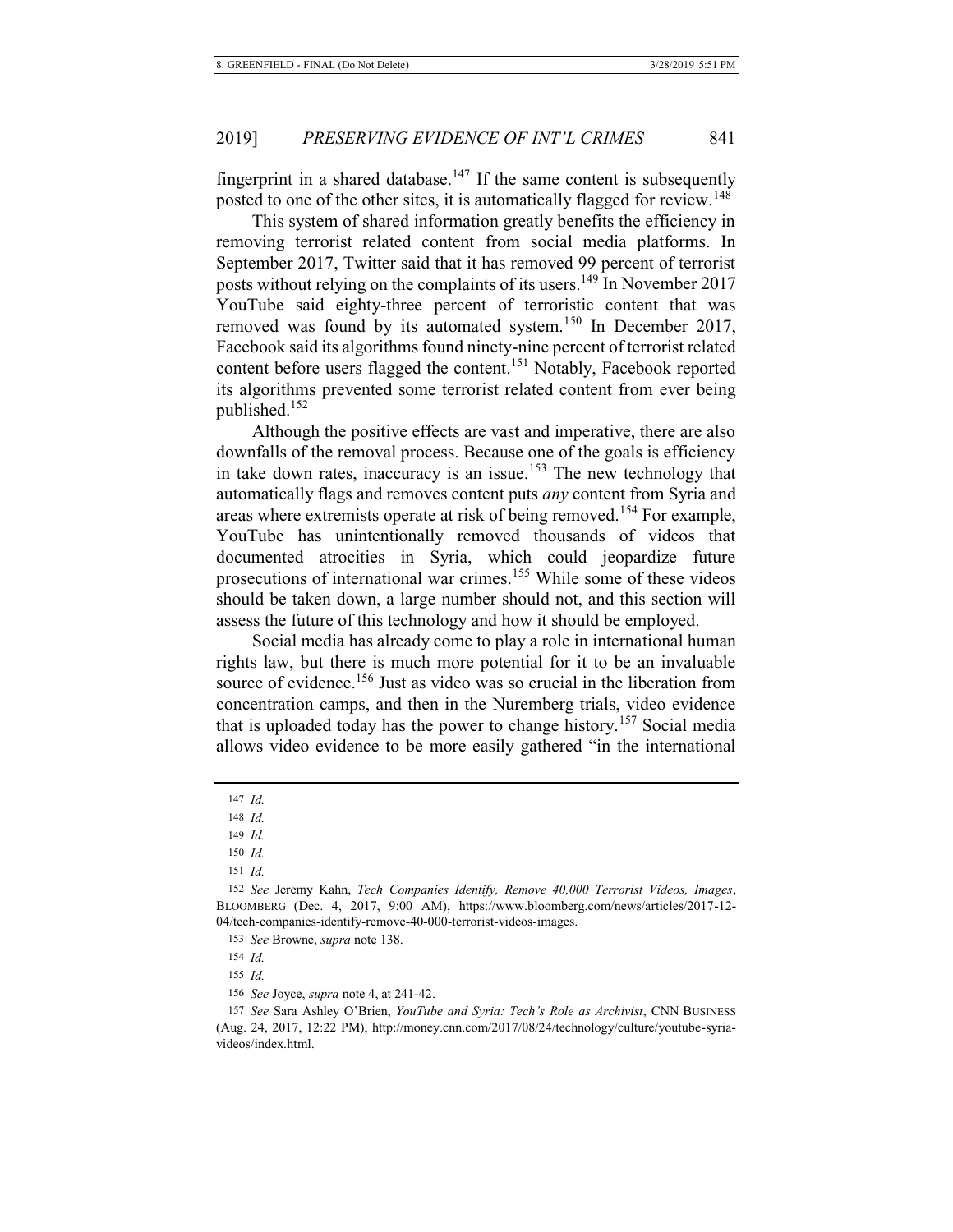realm where evidence is so hard to come by–a process often resisted by states and perpetrators."158 With an increased influx of digital evidence, there remain challenges as Daniel Joyce notes:

Nevertheless, one thinks here of the enduring significance of the witness as truth-teller in court and as a moral guardian. To witness thus comes with responsibilities, to communicate and to act upon what you have seen and to give evidence formally if required. In an online environment it is harder to verify the accuracy of such evidence and harder of course to compel its production and test its veracity. Despite the potential of crowd-sourcing and data analytics, this remains a significant hurdle for digital media witnessing as a methodology for human rights.<sup>159</sup>

And while mainstream social media sites help more and more people witness international human rights violations, this fact, in itself, does not lead to justice being served. $160$ 

Many organizations, academia,<sup>161</sup> and civil society actors, have devoted time and effort to assessing the legal questions and strategies to improve and streamline the use of digital evidence in the prosecution of atrocity crimes.<sup>162</sup> Civil society actors are defined by the U.N. Office of the High Commissioner for Human Rights as "individuals and groups who engage in forms of public participation and actions around shared interest, purposes or values that are compatible with the goals of the UN: the maintenance of peace and security, the realization of development, and the promotion and respect of human rights."163 Such organizations and individual actors have noted that there is a struggle in the relationship between actors in civil society, that document abuses, and the framework of admissibility and use in international criminal trials.164 Video and

<sup>158</sup> Joyce, *supra* note 4, at 241-42.

<sup>159</sup> *Id.* at 242 (citations omitted).

<sup>160</sup> *Id.* at 243.

<sup>161</sup> Some examples include: eyeWitness Project; Atrocity Response Program at the Human Rights Center at U.C. Berkeley Law; WITNESS; Open Society Justice Initiative; Samuelson Law, Technology and Public Policy Clinic at U.C. Berkeley School of Law; Videre; Amnesty International's Citizen Evidence Lab and Digital Verification Corps.

<sup>162</sup> *See* Koenig et al., *supra* note 8.

<sup>163</sup> U.N. High Commissioner for Human Rights, Civil Society and the United Nations Human Rights System: A Practical Guide for Civil Society 3 (2014), https://www.ohchr.org/Documents/AboutUs/CivilSociety/CS\_space\_UNHRSystem\_Guide.pdf.

<sup>164</sup> *See Civil Society and the International Criminal Court: Local Perspectives on Fact-Finding*, INT'L JUST. MONITOR (Nov. 18, 2015), https://www.ijmonitor.org/2015/11/civil-society-and-theinternational-criminal-court-local-perspectives-on-fact-finding.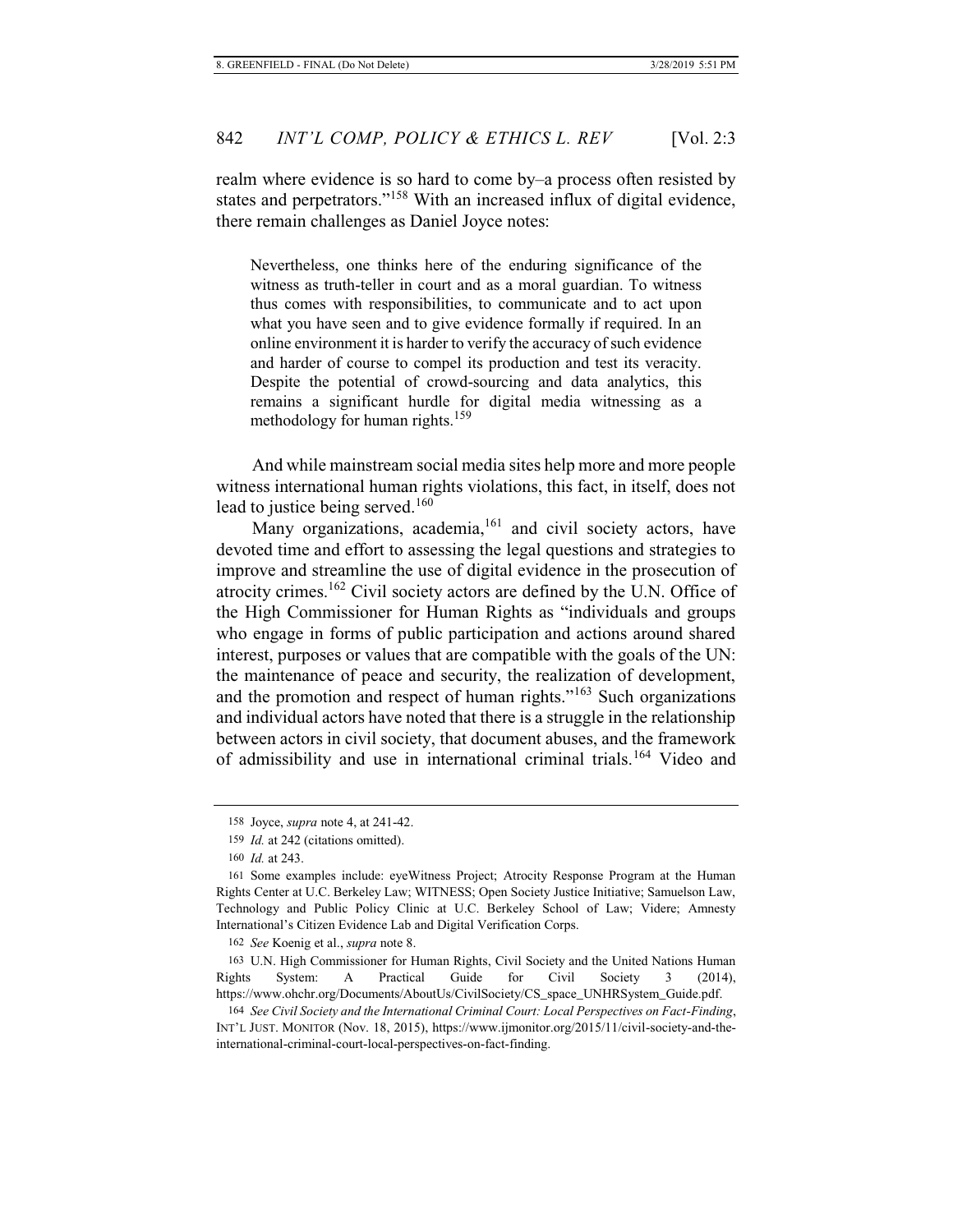media evidence gathered by citizens and civil society organizations are gathered for various purposes—not always legal accountability and use various methodologies—but also, the international criminal courts or tribunals have procedures that outline specific methodological parameters for admitting such evidence.<sup>165</sup> Social media platforms could make an effort to help this disparity by preserving metadata and video evidence in general so that it may be used or at least considered in the prosecution of international crimes.

While technology's potential to improve fact finding is immense specifically in collecting and preserving information—organizations that work specifically with the purpose of gathering evidence from citizens have noted the need for guidance regarding the standards for discovering, collecting, keeping, and communicating information.166 In 1986, *Human Rights Quarterly* laid out guidelines for documenting and reporting human rights violations by civil society organizations, focusing on the standardization and professionalization of citizen documentation; while these goals persist, technological advances have made them more attainable.<sup>167</sup> Many organizations have launched their own apps allowing users to record and upload photos and videos, collect and store the metadata necessary for the admissibility of digital evidence in court.<sup>168</sup> While these efforts respond to the increasing demand for citizen documentation, these apps do not have the power to effect videos that have been uploaded to mainstream social media platforms.<sup>169</sup>

These organizations have focused on the standardization and professionalization of documentation; however, emphasizing the role of professionals may have a negative effect on individuals that are also capable of capturing and documenting evidence.<sup>170</sup> A top down approach to improving documentation limits the positive effects because the approach excludes individuals that may not be activists or part of any organization.171 If, instead, social media platforms implemented some of this technology, the effects would be exponentially more impactful on documentation efforts by allowing regular individuals to collect evidence that would have a much greater chance of being admissible in court.

<sup>165</sup> *See id.*

<sup>166</sup> *See id.*

<sup>167</sup> *See* Brianne McGonigle Leyh, *Changing Landscapes in Documentation Efforts: Civil Society Documentation of Serious Human Rights Violations*, 33 UTRECHT J. INT'L & EUR. L. 44, 50-51 (2017).

<sup>168</sup> *See id.*

<sup>169</sup> *Id.*

<sup>170</sup> *See* Leyh, *supra* note 167, at 55.

<sup>171</sup> *See id.*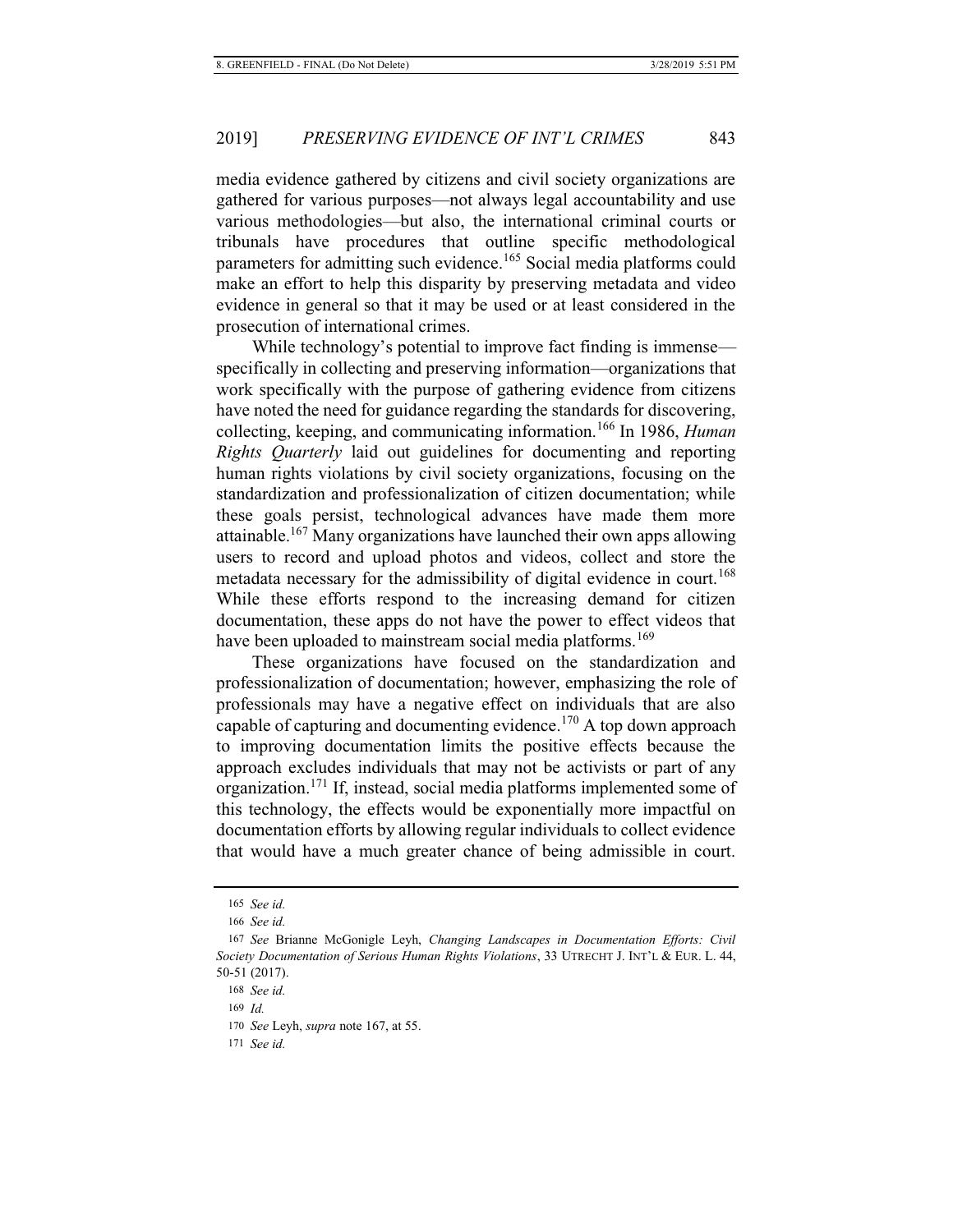While this may be unlikely due to the high cost burden it would place on social media platforms, the smaller goal of policy (either internal or government regulation) creating a responsibility to preserve videos that are taken down is less expensive and therefore more attainable.

Although it will be a challenge, the groundwork has already been laid with the launch of the Global Internet Forum to Counter Terrorism ("GIFCT").<sup>172</sup> The partnership aims to improve technology to help eradicate their networks of terrorist use.<sup>173</sup> GIFCT's major effort thus far has been the creation of the shared database where the companies share the digital fingerprints of removed and flagged terrorist content.<sup>174</sup> In August 2017, leaders from the tech industry, government, and nongovernmental organizations met to "focus on three key areas: technological approaches, knowledge sharing, and research."<sup>175</sup>

Another aim of GIFCT is sharing best practices in dealing with terrorist recruitment and incitement. Google stated in a blog about their efforts:

Although our companies have been sharing best practices around counterterrorism for several years, in recent months GIFCT has provided a more formal structure to accelerate and strengthen this work. In collaboration with the Tech Against Terror initiative which recently launched a Knowledge Sharing Platform with the support of GIFCT and the UN Counter-Terrorism Committee Executive Directorate — we have held workshops for smaller tech companies in order to share best practices on how to disrupt the spread of violent extremist content online.<sup>176</sup>

This illustrates how social media platforms are already in the process of working together to combat terrorism by sharing best practices among themselves, and also with smaller companies. This is important because, as larger social media platforms algorithms remove content so quickly, terrorists have turned to the smaller platforms instead.<sup>177</sup>

Although GIFCT focuses on counterterrorism to prevent and disrupt the dissemination of propaganda and recruitment materials, it shows that there is room for technology companies to work together to combat

<sup>172</sup> *See Update on the Global Internet Forum to Counter Terrorism*, GOOGLE (Dec. 4, 2017), https://www.blog.google/topics/google-europe/update-global-internet-forum-counter-terrorism.

<sup>173</sup> *See id.*

<sup>174</sup> *See id.*; *see also* Kenny, *supra* note 116.

<sup>175</sup> *Update on the Global Internet Forum to Counter Terrorism*, *supra* note 172.

<sup>176</sup> *Id.*

<sup>177</sup> *Id.*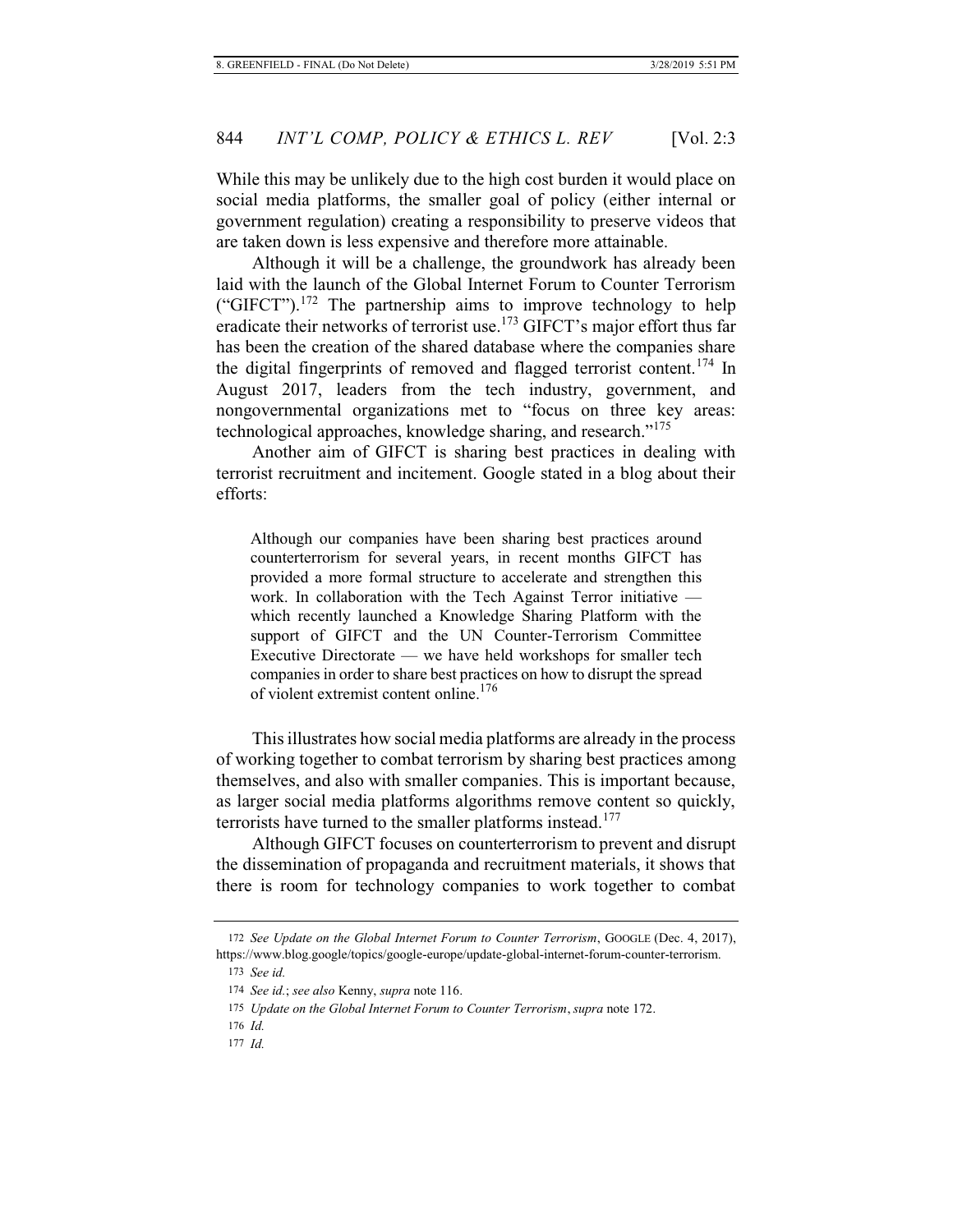human rights violations, war crimes, and genocide.<sup>178</sup> They responded to the pressure of Western government and in doing so teamed up with civil actors and organizations.<sup>179</sup> This is a large move towards accountability in terms of what these companies do in the realm of international social justice.<sup>180</sup>

While GIFCT's efforts illustrate how social pressure can influence corporations to hold themselves to a higher moral standard, relying on social pressure and good will is overly optimistic in light of the converging economic interests. Corporations' main responsibility is to their shareholders. The duty to collect and preserve may also come from contracts, ethical codes, or state regulations.<sup>181</sup> Of course, there can also be a voluntarily assumed duty; however, if it is voluntarily assumed then it can be withdrawn without consequences.<sup>182</sup> The main situation where corporations have a duty to collect and preserve electronic evidence is when there is existing, pending, or a threat of litigation to avoid spoliation.<sup>183</sup> When there is no reason for the corporation to need the electronic evidence for its defense or created legal obligation by current or future litigation, the corporation does not have a duty. So, what incentive would a corporation have to create costly programs aimed at collecting and preserving evidence of international crimes without some sort of legal duty?

These social media companies have amassed influence over global and domestic politics and potential social change as well; however, these are not their area of expertise or even part of their responsibility as it stands currently.<sup>184</sup> This lack of corporate-accountability in these spheres of influence is such a problem that "promoted the UN Human Rights Council to adopt the Guiding Principles on Business and Human Rights in 2011"—illustrating that the lack of corporate-accountability not only affects human rights, but also international crimes because the two are so interrelated as explained previously.<sup>185</sup> These guidelines are not binding on corporations and largely have not been put into practice by

182 *Id.*

<sup>178</sup> *Id.*

<sup>179</sup> *Id.*

<sup>180</sup> *Id.*

<sup>181</sup> MARGARET M. KOESEL & TRACEY L. TURNBULL, SPOLIATION OF EVIDENCE: SANCTIONS AND REMEDIES FOR DESTRUCTION OF EVIDENCE IN CIVIL LITIGATION 1-2 (3d ed. 2014).

<sup>183</sup> *Id.* at 7.

<sup>184</sup> *See* Sarah Joseph, *Social Media, Political Change, and Human Rights*, 35 B.C. INT'L COMPARATIVE L. REV. 145, 184 (2012).

<sup>185</sup> *Id.*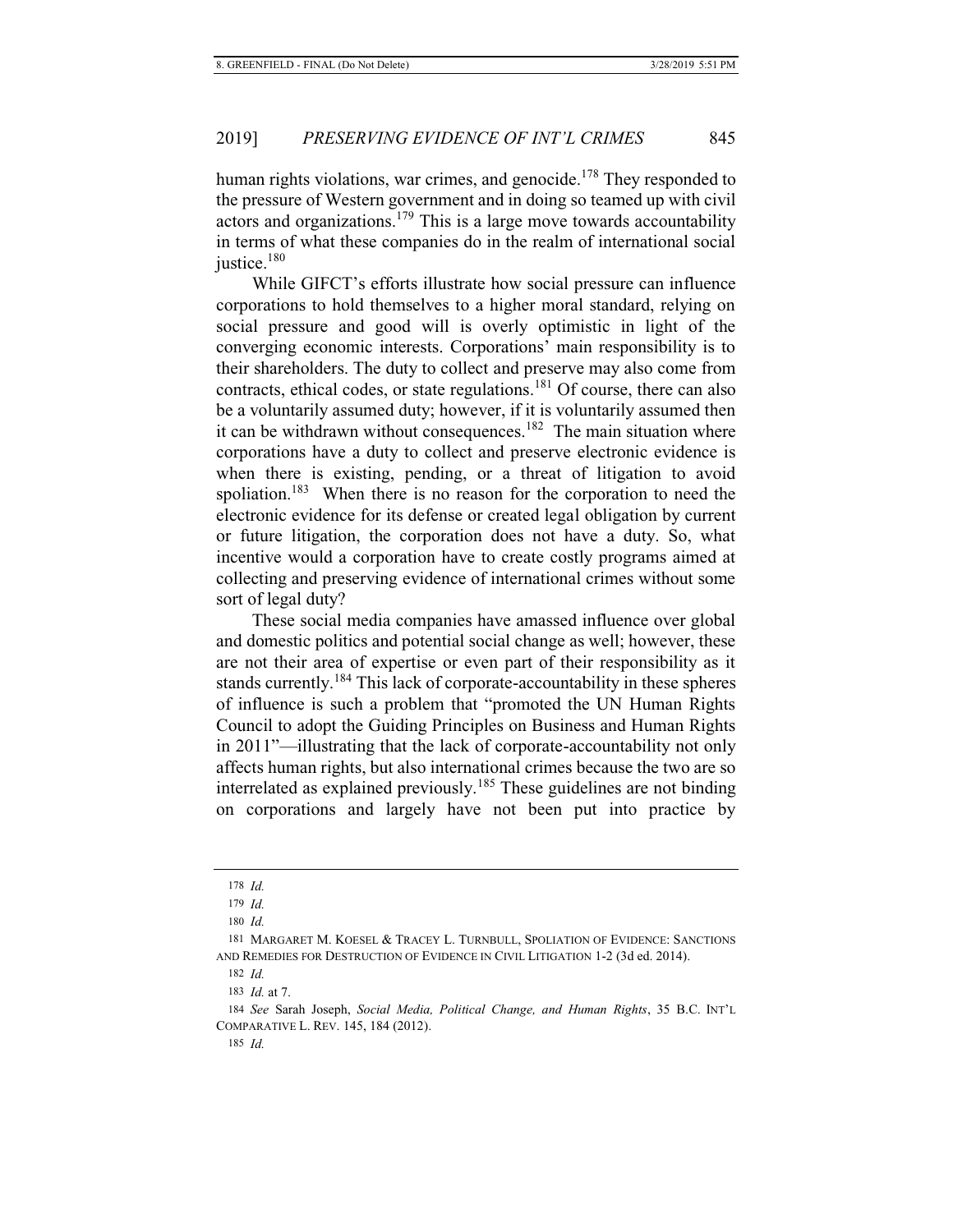corporations.186 Without an affirmative legal duty, it is hard to imagine a motivation strong enough to promote corporations such as Facebook, YouTube, and Twitter to implement costly programs to help collect and preserve video evidence for the eventual prosecution in international criminal trials.

Because the collecting and preserving of videos of international crimes—crimes against humanity, genocide, and war crimes–will be costly, imposing a duty by law may be the most effective option. Germany passed legislation in June 2017 that imposes significant fines on social media companies such as Facebook, Twitter, and YouTube if they do not delete posts exhibiting hate speech in a timely manner.<sup>187</sup> The German legislation allots the platforms twenty-four hours to remove posts that clearly violate German law and have been reported by users, and seven days for cases that are not as clear cut.<sup>188</sup> The legislation forces the social media networks to reveal the identity of the poster and also make sure that users always have an "easily recognizable, directly reachable, and constantly available" avenue to submit a complaint about "prosecutable content."<sup>189</sup>

However, this of course is criticized for its effect on freedom of speech. Critics of the legislation argue that, to avoid the fine, companies will err on the side of caution and over-delete posts.<sup>190</sup> Another critique of the legislation is that private companies should not be tasked with this responsibility as it is one that belongs to the state.<sup>191</sup> Facebook, in response to a draft of the legislation said, "the legislative state cannot pass on its own shortcomings and responsibilities to private companies. . . . Preventing and combating hate speech and fake news is a public task that the state cannot avoid."192 One critic, photo-journalist and blogger Markus Hibbeler whose content was deleted, and his account banned "by accident," said:

<sup>186</sup> *See id.*

<sup>187</sup> *See* Carla Bleiker & Kate Brady, *Bendestag Passes Law to Fine Social Media Companies for Not Deleting Hate Speech*, DW AKADEMIE (Jun. 30, 2017), http://www.dw.com/en/bundestagpasses-law-to-fine-social-media-companies-for-not-deleting-hate-speech/a-39486694.

<sup>188</sup> *See id.*

<sup>189</sup> *Id.*

<sup>190</sup> *See id.*

<sup>191</sup> *See id.*

<sup>192</sup> Jefferson Chase, *Facebook Slams Proposed German 'Anti-Hate Speech' Social Media Law*, DW AKADEMIE (May 29, 2017), https://www.dw.com/en/facebook-slams-proposed-german-antihate-speech-social-media-law/a-39021094.